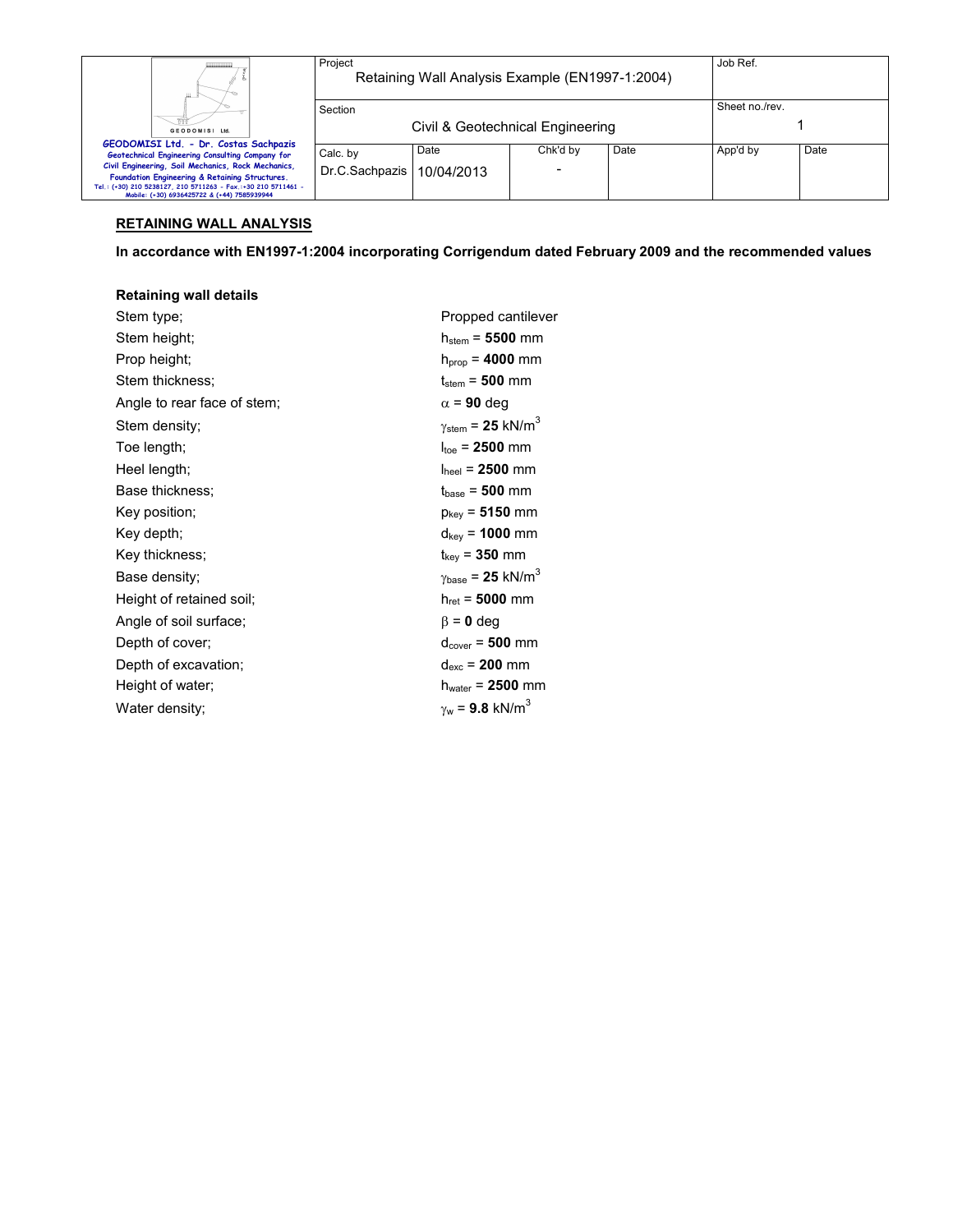



| Saturated density:                               | $v_{sr}$ = 17 kN/m        |
|--------------------------------------------------|---------------------------|
| Characteristic effective shear resistance angle; | $\phi_{\rm rk}$ = 12 deg  |
| Characteristic wall friction angle:              | $\delta_{\rm rk}$ = 8 dea |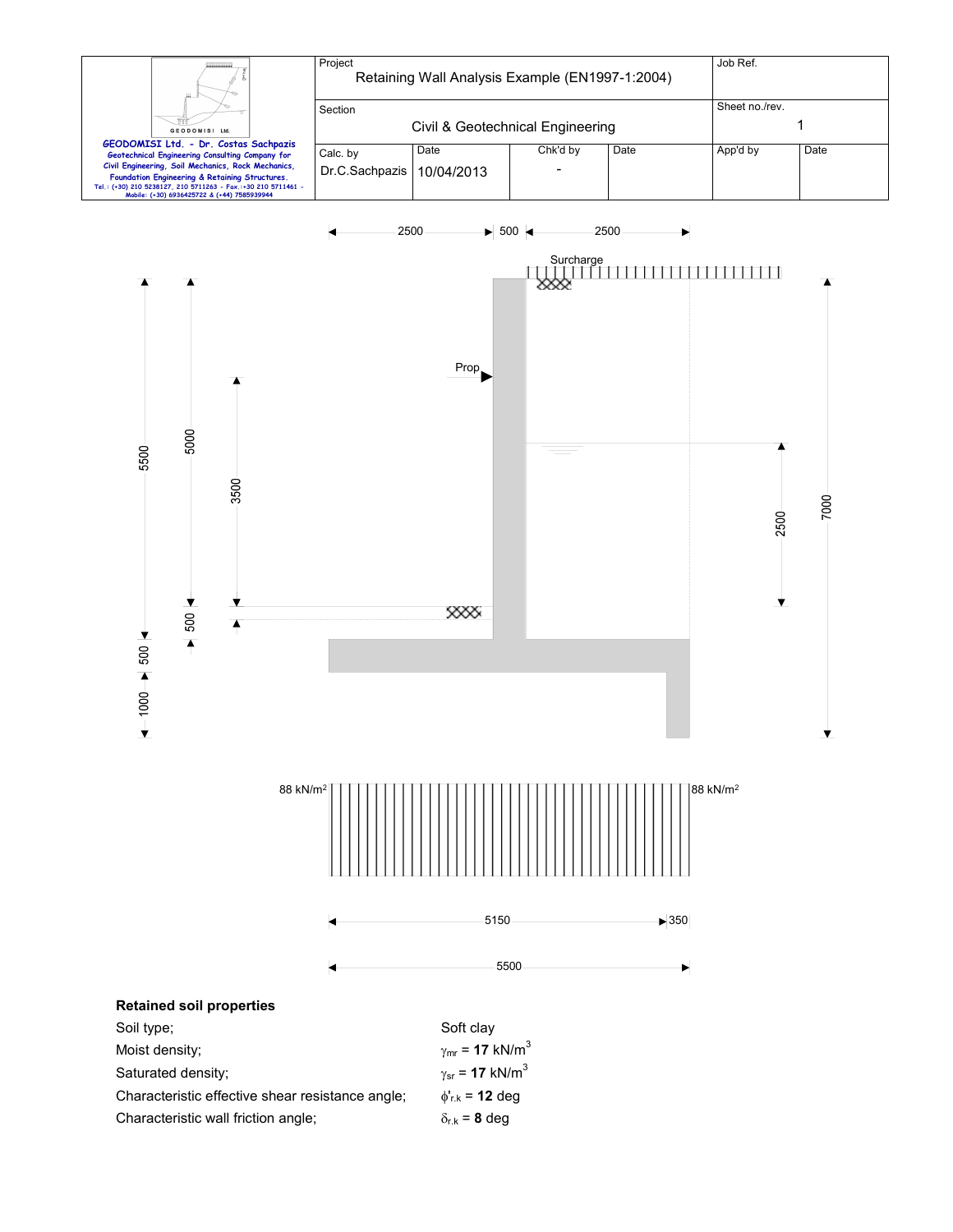|                                                                                                              | Job Ref.<br>Project<br>Retaining Wall Analysis Example (EN1997-1:2004) |                                          |                                                                                                                                                                                               |                                                                                                                                                                 |                |      |  |  |  |
|--------------------------------------------------------------------------------------------------------------|------------------------------------------------------------------------|------------------------------------------|-----------------------------------------------------------------------------------------------------------------------------------------------------------------------------------------------|-----------------------------------------------------------------------------------------------------------------------------------------------------------------|----------------|------|--|--|--|
|                                                                                                              | Section                                                                |                                          |                                                                                                                                                                                               |                                                                                                                                                                 | Sheet no./rev. |      |  |  |  |
| GEODOMISI Ltd.                                                                                               |                                                                        | Civil & Geotechnical Engineering         |                                                                                                                                                                                               |                                                                                                                                                                 |                | 1    |  |  |  |
| GEODOMISI Ltd. - Dr. Costas Sachpazis<br>Geotechnical Engineering Consulting Company for                     | Calc. by                                                               | Date                                     | Chk'd by                                                                                                                                                                                      | Date                                                                                                                                                            | App'd by       | Date |  |  |  |
| Civil Engineering, Soil Mechanics, Rock Mechanics,<br>Foundation Engineering & Retaining Structures.         | Dr.C.Sachpazis                                                         | 10/04/2013                               |                                                                                                                                                                                               |                                                                                                                                                                 |                |      |  |  |  |
| Tel.: (+30) 210 5238127, 210 5711263 - Fax.:+30 210 5711461 -<br>Mobile: (+30) 6936425722 & (+44) 7585939944 |                                                                        |                                          |                                                                                                                                                                                               |                                                                                                                                                                 |                |      |  |  |  |
| <b>Base soil properties</b>                                                                                  |                                                                        |                                          |                                                                                                                                                                                               |                                                                                                                                                                 |                |      |  |  |  |
| Soil type;                                                                                                   |                                                                        | Stiff clay                               |                                                                                                                                                                                               |                                                                                                                                                                 |                |      |  |  |  |
| Moist density;                                                                                               |                                                                        | $\gamma_{\rm mb}$ = 20 kN/m <sup>3</sup> |                                                                                                                                                                                               |                                                                                                                                                                 |                |      |  |  |  |
| Characteristic cohesion;                                                                                     |                                                                        | $c'_{b,k} = 25$ kN/m <sup>2</sup>        |                                                                                                                                                                                               |                                                                                                                                                                 |                |      |  |  |  |
| Characteristic adhesion;                                                                                     |                                                                        | $a_{b,k} = 20$ kN/m <sup>2</sup>         |                                                                                                                                                                                               |                                                                                                                                                                 |                |      |  |  |  |
| Characteristic effective shear resistance angle;                                                             |                                                                        | $\phi_{b.k}$ = 18 deg                    |                                                                                                                                                                                               |                                                                                                                                                                 |                |      |  |  |  |
| Characteristic wall friction angle;                                                                          |                                                                        | $\delta_{b,k}$ = 12 deg                  |                                                                                                                                                                                               |                                                                                                                                                                 |                |      |  |  |  |
| Characteristic base friction angle;                                                                          |                                                                        | $\delta_{bb,k}$ = 14 deg                 |                                                                                                                                                                                               |                                                                                                                                                                 |                |      |  |  |  |
| <b>Loading details</b>                                                                                       |                                                                        |                                          |                                                                                                                                                                                               |                                                                                                                                                                 |                |      |  |  |  |
| Permanent surcharge load;                                                                                    |                                                                        |                                          | Surcharge <sub>G</sub> = $12$ kN/m <sup>2</sup>                                                                                                                                               |                                                                                                                                                                 |                |      |  |  |  |
| Variable surcharge load;                                                                                     |                                                                        |                                          | Surcharge <sub>Q</sub> = 15 kN/m <sup>2</sup>                                                                                                                                                 |                                                                                                                                                                 |                |      |  |  |  |
| <b>Calculate retaining wall geometry</b>                                                                     |                                                                        |                                          |                                                                                                                                                                                               |                                                                                                                                                                 |                |      |  |  |  |
| Base length;                                                                                                 |                                                                        |                                          |                                                                                                                                                                                               |                                                                                                                                                                 |                |      |  |  |  |
| Base height;                                                                                                 |                                                                        |                                          | $I_{base} = I_{toe} + I_{stem} + I_{heel} = 5500$ mm<br>$h_{base} = t_{base} + d_{key} = 1500$ mm                                                                                             |                                                                                                                                                                 |                |      |  |  |  |
| Saturated soil height;                                                                                       |                                                                        |                                          | $h_{\text{sat}} = h_{\text{water}} + d_{\text{cover}} = 3000$ mm                                                                                                                              |                                                                                                                                                                 |                |      |  |  |  |
| Moist soil height;                                                                                           |                                                                        |                                          | $h_{\text{moist}} = h_{\text{ret}} - h_{\text{water}} = 2500 \text{ mm}$                                                                                                                      |                                                                                                                                                                 |                |      |  |  |  |
| Length of surcharge load;                                                                                    |                                                                        |                                          | $I_{\text{sur}} = I_{\text{heel}} = 2500$ mm                                                                                                                                                  |                                                                                                                                                                 |                |      |  |  |  |
| - Distance to vertical component;                                                                            |                                                                        |                                          | $x_{\text{sur\_v}} = I_{\text{base}} - I_{\text{heel}} / 2 = 4250$ mm                                                                                                                         |                                                                                                                                                                 |                |      |  |  |  |
| Effective height of wall;                                                                                    |                                                                        |                                          | $h_{\text{eff}} = h_{\text{base}} + d_{\text{cover}} + h_{\text{ret}} = 7000$ mm                                                                                                              |                                                                                                                                                                 |                |      |  |  |  |
| - Distance to horizontal component;                                                                          |                                                                        |                                          | $x_{\text{sur\_h}} = h_{\text{eff}} / 2 - d_{\text{key}} = 2500$ mm                                                                                                                           |                                                                                                                                                                 |                |      |  |  |  |
| Area of wall stem;                                                                                           |                                                                        |                                          | $A_{stem}$ = $h_{stem}$ $\times$ t <sub>stem</sub> = 2.75 m <sup>2</sup>                                                                                                                      |                                                                                                                                                                 |                |      |  |  |  |
| - Distance to vertical component;                                                                            |                                                                        |                                          | $x_{\text{stem}} = I_{\text{toe}} + t_{\text{stem}} / 2 = 2750$ mm                                                                                                                            |                                                                                                                                                                 |                |      |  |  |  |
| Area of wall base:                                                                                           |                                                                        |                                          | Abase = $I_{base} \times I_{base} + d_{key} \times I_{key} = 3.1 \text{ m}^2$                                                                                                                 |                                                                                                                                                                 |                |      |  |  |  |
| - Distance to vertical component;                                                                            |                                                                        |                                          | $x_{base} = (I_{base}^2 \times I_{base} / 2 + d_{key} \times I_{key} \times (p_{key} + I_{key} / 2)) / A_{base} = 3041$ mm                                                                    |                                                                                                                                                                 |                |      |  |  |  |
| Area of saturated soil:                                                                                      |                                                                        |                                          | $A_{\text{sat}} = h_{\text{sat}} \times I_{\text{heel}} = 7.5 \text{ m}^2$                                                                                                                    |                                                                                                                                                                 |                |      |  |  |  |
| - Distance to vertical component;                                                                            |                                                                        |                                          | $x_{\text{sat_v}} = I_{\text{base}} - (h_{\text{sat}} \times I_{\text{heel}}^2 / 2) / A_{\text{sat}} = 4250 \text{ mm}$                                                                       |                                                                                                                                                                 |                |      |  |  |  |
| - Distance to horizontal component;                                                                          |                                                                        |                                          | $x_{\text{sat\_h}} = (h_{\text{sat}} + h_{\text{base}}) / 3 - d_{\text{key}} = 500 \text{ mm}$                                                                                                |                                                                                                                                                                 |                |      |  |  |  |
| Area of water;                                                                                               |                                                                        |                                          | $A_{\text{water}} = h_{\text{sat}} \times I_{\text{heel}} = 7.5 \text{ m}^2$                                                                                                                  |                                                                                                                                                                 |                |      |  |  |  |
| - Distance to vertical component;                                                                            |                                                                        |                                          | $x_{water, v} = I_{base} - (h_{sat} \times I_{heel}^2 / 2) / A_{sat} = 4250$ mm                                                                                                               |                                                                                                                                                                 |                |      |  |  |  |
| - Distance to horizontal component;                                                                          |                                                                        |                                          | $x_{\text{water}\_h} = (h_{\text{sat}} + h_{\text{base}})/3 - d_{\text{key}} = 500$ mm                                                                                                        |                                                                                                                                                                 |                |      |  |  |  |
| Area of moist soil;                                                                                          |                                                                        |                                          | $A_{\text{moist}} = h_{\text{moist}} \times I_{\text{heel}} = 6.25 \text{ m}^2$                                                                                                               |                                                                                                                                                                 |                |      |  |  |  |
|                                                                                                              | - Distance to vertical component;                                      |                                          |                                                                                                                                                                                               | $x_{\text{moist\_v}} = I_{\text{base}} - (h_{\text{moist}} \times I_{\text{heel}}^2 / 2) / A_{\text{moist}} = 4250$ mm                                          |                |      |  |  |  |
| - Distance to horizontal component;                                                                          |                                                                        |                                          | $x_{\text{moist h}} = (h_{\text{moist}} \times (t_{\text{base}} + h_{\text{sat}} + h_{\text{moist}} / 3) / 2 + (h_{\text{sat}} + h_{\text{base}}) \times ((h_{\text{sat}} + h_{\text{base}})$ |                                                                                                                                                                 |                |      |  |  |  |
|                                                                                                              |                                                                        |                                          |                                                                                                                                                                                               | $h_{base}/2 - d_{key})/((h_{sat} + h_{base} + h_{moist}/2) = 1920$ mm                                                                                           |                |      |  |  |  |
| Area of base soil;                                                                                           |                                                                        |                                          | $Apass = dcover × Itoe = 1.25 m2$                                                                                                                                                             |                                                                                                                                                                 |                |      |  |  |  |
|                                                                                                              | - Distance to vertical component;                                      |                                          |                                                                                                                                                                                               | $x_{pass_v} = I_{base} - (d_{cover} \times I_{toe} \times (I_{base} - I_{toe} / 2)) / A_{pass} = 1250$ mm                                                       |                |      |  |  |  |
| - Distance to horizontal component;                                                                          |                                                                        |                                          | $x_{pass\_h} = (d_{cover} + h_{base}) / 3 - d_{key} = -333$ mm                                                                                                                                |                                                                                                                                                                 |                |      |  |  |  |
| Area of excavated base soil;                                                                                 |                                                                        |                                          | $A_{\text{exc}}$ = h <sub>pass</sub> $\times$ l <sub>toe</sub> = <b>0.75</b> m <sup>2</sup>                                                                                                   |                                                                                                                                                                 |                |      |  |  |  |
| - Distance to vertical component;                                                                            |                                                                        |                                          |                                                                                                                                                                                               | $x_{\text{exc}_V}$ = $I_{\text{base}}$ - ( $I_{\text{pass}} \times I_{\text{toe}} \times (I_{\text{base}} - I_{\text{toe}} / 2)$ ) / $A_{\text{exc}}$ = 1250 mm |                |      |  |  |  |
| - Distance to horizontal component;                                                                          |                                                                        |                                          | $x_{\text{exc\_h}} = (h_{\text{pass}} + h_{\text{base}})/3 - d_{\text{key}} = -400$ mm                                                                                                        |                                                                                                                                                                 |                |      |  |  |  |
|                                                                                                              |                                                                        |                                          |                                                                                                                                                                                               |                                                                                                                                                                 |                |      |  |  |  |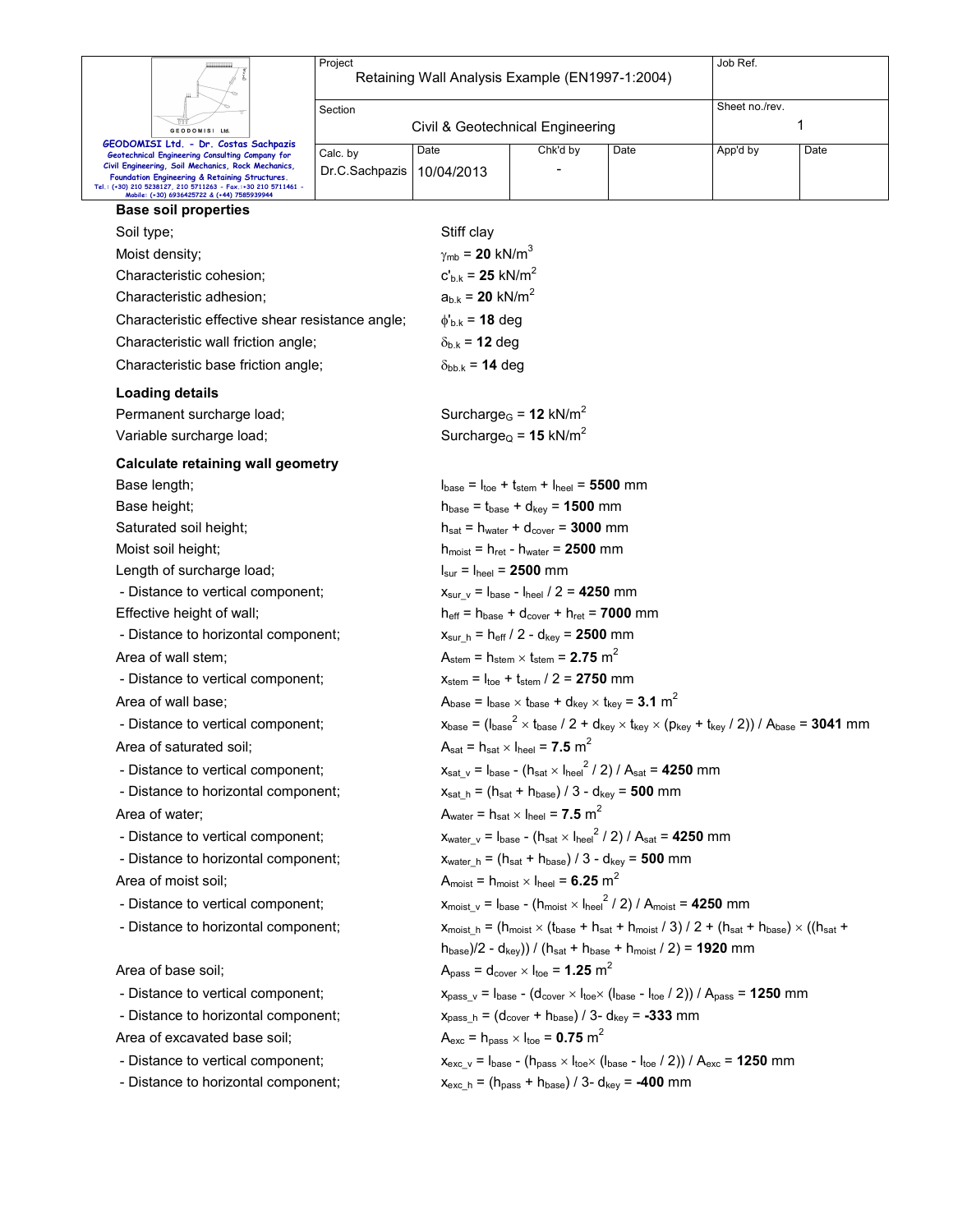|                                                                                                                 | Project                                                                                                                            |                                                                                                                                                  |                                                                                                                                         |                                                                                          | Job Ref.                                                                                                                                                    |      |  |  |  |  |
|-----------------------------------------------------------------------------------------------------------------|------------------------------------------------------------------------------------------------------------------------------------|--------------------------------------------------------------------------------------------------------------------------------------------------|-----------------------------------------------------------------------------------------------------------------------------------------|------------------------------------------------------------------------------------------|-------------------------------------------------------------------------------------------------------------------------------------------------------------|------|--|--|--|--|
|                                                                                                                 |                                                                                                                                    | Retaining Wall Analysis Example (EN1997-1:2004)                                                                                                  |                                                                                                                                         |                                                                                          |                                                                                                                                                             |      |  |  |  |  |
|                                                                                                                 | Section                                                                                                                            |                                                                                                                                                  |                                                                                                                                         |                                                                                          | Sheet no./rev.                                                                                                                                              |      |  |  |  |  |
| GEODOMISI Ltd<br>GEODOMISI Ltd. - Dr. Costas Sachpazis                                                          |                                                                                                                                    | Civil & Geotechnical Engineering                                                                                                                 |                                                                                                                                         |                                                                                          |                                                                                                                                                             | 1    |  |  |  |  |
| Geotechnical Engineering Consulting Company for<br>Civil Engineering, Soil Mechanics, Rock Mechanics,           | Calc. by                                                                                                                           | Date                                                                                                                                             | Chk'd by                                                                                                                                | Date                                                                                     | App'd by                                                                                                                                                    | Date |  |  |  |  |
| Foundation Engineering & Retaining Structures.<br>Tel.: (+30) 210 5238127, 210 5711263 - Fax.:+30 210 5711461 - | Dr.C.Sachpazis                                                                                                                     | 10/04/2013                                                                                                                                       |                                                                                                                                         |                                                                                          |                                                                                                                                                             |      |  |  |  |  |
| Mobile: (+30) 6936425722 & (+44) 7585939944<br>Partial factors on actions - Table A.3 - Combination 1           |                                                                                                                                    |                                                                                                                                                  |                                                                                                                                         |                                                                                          |                                                                                                                                                             |      |  |  |  |  |
| Permanent unfavourable action;                                                                                  |                                                                                                                                    | $\gamma_{\rm G}$ = 1.35                                                                                                                          |                                                                                                                                         |                                                                                          |                                                                                                                                                             |      |  |  |  |  |
| Permanent favourable action;                                                                                    |                                                                                                                                    | $\gamma_{\rm Gf}$ = 1.00                                                                                                                         |                                                                                                                                         |                                                                                          |                                                                                                                                                             |      |  |  |  |  |
| Variable unfavourable action;                                                                                   |                                                                                                                                    | $\gamma_{\rm Q}$ = 1.50                                                                                                                          |                                                                                                                                         |                                                                                          |                                                                                                                                                             |      |  |  |  |  |
| Variable favourable action;                                                                                     |                                                                                                                                    | $\gamma_{\rm Of} = 0.00$                                                                                                                         |                                                                                                                                         |                                                                                          |                                                                                                                                                             |      |  |  |  |  |
| Partial factors for soil parameters - Table A.4 - Combination 1                                                 |                                                                                                                                    |                                                                                                                                                  |                                                                                                                                         |                                                                                          |                                                                                                                                                             |      |  |  |  |  |
| Angle of shearing resistance;                                                                                   |                                                                                                                                    | $\gamma_{\phi} = 1.00$                                                                                                                           |                                                                                                                                         |                                                                                          |                                                                                                                                                             |      |  |  |  |  |
| Effective cohesion;                                                                                             |                                                                                                                                    | $y_{c'} = 1.00$                                                                                                                                  |                                                                                                                                         |                                                                                          |                                                                                                                                                             |      |  |  |  |  |
| Weight density;                                                                                                 |                                                                                                                                    | $\gamma_{\gamma}$ = 1.00                                                                                                                         |                                                                                                                                         |                                                                                          |                                                                                                                                                             |      |  |  |  |  |
| <b>Retained soil properties</b>                                                                                 |                                                                                                                                    |                                                                                                                                                  |                                                                                                                                         |                                                                                          |                                                                                                                                                             |      |  |  |  |  |
| Design effective shear resistance angle;                                                                        |                                                                                                                                    |                                                                                                                                                  | $\phi'_{r.d}$ = atan(tan( $\phi'_{r.k}$ ) / $\gamma_{\phi'}$ ) = 12 deg                                                                 |                                                                                          |                                                                                                                                                             |      |  |  |  |  |
| Design wall friction angle;                                                                                     |                                                                                                                                    |                                                                                                                                                  | $\delta_{r.d}$ = atan(tan( $\delta_{r.k}$ ) / $\gamma_{\phi}$ ) = 8 deg                                                                 |                                                                                          |                                                                                                                                                             |      |  |  |  |  |
| <b>Base soil properties</b>                                                                                     |                                                                                                                                    |                                                                                                                                                  |                                                                                                                                         |                                                                                          |                                                                                                                                                             |      |  |  |  |  |
| Design effective shear resistance angle;                                                                        |                                                                                                                                    |                                                                                                                                                  | $\phi_{b,d}$ = atan(tan( $\phi_{b,k}$ ) / $\gamma_{\phi}$ ) = 18 deg                                                                    |                                                                                          |                                                                                                                                                             |      |  |  |  |  |
| Design wall friction angle;                                                                                     |                                                                                                                                    |                                                                                                                                                  | $\delta_{b.d}$ = atan(tan( $\delta_{b.k}$ ) / $\gamma_{\phi}$ ) = 12 deg                                                                |                                                                                          |                                                                                                                                                             |      |  |  |  |  |
| Design base friction angle;                                                                                     |                                                                                                                                    |                                                                                                                                                  |                                                                                                                                         | $\delta_{\text{bb.d}}$ = atan(tan( $\delta_{\text{bb.k}}$ ) / $\gamma_{\phi}$ ) = 14 deg |                                                                                                                                                             |      |  |  |  |  |
| Design effective cohesion;                                                                                      |                                                                                                                                    |                                                                                                                                                  | $c'_{b,d} = c'_{b,k} / \gamma_{c'} = 25$ kN/m <sup>2</sup>                                                                              |                                                                                          |                                                                                                                                                             |      |  |  |  |  |
| Design adhesion;                                                                                                |                                                                                                                                    |                                                                                                                                                  | $a_{b,d} = a_{b,k} / \gamma_{c'} = 20 \text{ kN/m}^2$                                                                                   |                                                                                          |                                                                                                                                                             |      |  |  |  |  |
| <b>Using Coulomb theory</b>                                                                                     |                                                                                                                                    |                                                                                                                                                  |                                                                                                                                         |                                                                                          |                                                                                                                                                             |      |  |  |  |  |
| Active pressure coefficient;                                                                                    |                                                                                                                                    |                                                                                                                                                  |                                                                                                                                         |                                                                                          | $K_A = \sin(\alpha + \phi'_{rad})^2 / (\sin(\alpha)^2 \times \sin(\alpha - \delta_{rad}) \times [1 + \sqrt{[\sin(\phi'_{rad} + \delta_{rad}) \times$        |      |  |  |  |  |
|                                                                                                                 |                                                                                                                                    |                                                                                                                                                  | $sin(\phi'_{\text{rd}} - \beta)$ / $(sin(\alpha - \delta_{\text{rd}}) \times sin(\alpha + \beta))]^{2}$ = 0.601                         |                                                                                          |                                                                                                                                                             |      |  |  |  |  |
| Passive pressure coefficient;                                                                                   |                                                                                                                                    |                                                                                                                                                  | $K_P = \sin(90 - \phi_{b,d})^2 / (\sin(90 + \delta_{b,d}) \times [1 - \sqrt{\sin(\phi_{b,d} + \delta_{b,d})} \times \sin(\phi_{b,d}) /$ |                                                                                          |                                                                                                                                                             |      |  |  |  |  |
|                                                                                                                 |                                                                                                                                    |                                                                                                                                                  | $(\sin(90 + \delta_{\text{bad}}))$ <sup>2</sup> $) = 2.547$                                                                             |                                                                                          |                                                                                                                                                             |      |  |  |  |  |
| <b>Bearing pressure check</b>                                                                                   |                                                                                                                                    |                                                                                                                                                  |                                                                                                                                         |                                                                                          |                                                                                                                                                             |      |  |  |  |  |
| <b>Vertical forces on wall</b>                                                                                  |                                                                                                                                    |                                                                                                                                                  |                                                                                                                                         |                                                                                          |                                                                                                                                                             |      |  |  |  |  |
| Wall stem;                                                                                                      |                                                                                                                                    |                                                                                                                                                  | $F_{stem} = \gamma_G \times A_{stem} \times \gamma_{stem} = 92.8$ kN/m                                                                  |                                                                                          |                                                                                                                                                             |      |  |  |  |  |
| Wall base;                                                                                                      |                                                                                                                                    |                                                                                                                                                  | $F_{\text{base}} = \gamma_G \times A_{\text{base}} \times \gamma_{\text{base}} = 104.6 \text{ kN/m}$                                    |                                                                                          |                                                                                                                                                             |      |  |  |  |  |
| Surcharge load;                                                                                                 |                                                                                                                                    | $F_{sur v} = (\gamma_G \times$ Surcharge <sub>G</sub> + $\gamma_Q \times$ Surcharge <sub>Q</sub> ) $\times$ I <sub>heel</sub> = <b>96.8</b> kN/m |                                                                                                                                         |                                                                                          |                                                                                                                                                             |      |  |  |  |  |
| Saturated retained soil;                                                                                        |                                                                                                                                    |                                                                                                                                                  | $F_{\text{sat v}} = \gamma_G \times A_{\text{sat}} \times (\gamma_{\text{sr}} - \gamma_w) = 72.8 \text{ kN/m}$                          |                                                                                          |                                                                                                                                                             |      |  |  |  |  |
| Water;                                                                                                          |                                                                                                                                    |                                                                                                                                                  | $F_{water \ v} = \gamma_G \times A_{water} \times \gamma_w = 99.3 \text{ kN/m}$                                                         |                                                                                          |                                                                                                                                                             |      |  |  |  |  |
| Moist retained soil:                                                                                            |                                                                                                                                    |                                                                                                                                                  | $F_{\text{moist v}} = \gamma_G \times A_{\text{moist}} \times \gamma_{\text{mr}} = 143.4 \text{ kN/m}$                                  |                                                                                          |                                                                                                                                                             |      |  |  |  |  |
| Base soil;                                                                                                      |                                                                                                                                    |                                                                                                                                                  |                                                                                                                                         | $F_{pass v} = \gamma_G \times A_{pass} \times \gamma_{mb} = 33.8$ kN/m                   |                                                                                                                                                             |      |  |  |  |  |
| Total;                                                                                                          | $F_{total_v}$ = $F_{stem}$ + $F_{base}$ + $F_{sat_v}$ + $F_{moist_v}$ + $F_{pass_v}$ + $F_{water_v}$ + $F_{sur_v}$ = 643.5<br>kN/m |                                                                                                                                                  |                                                                                                                                         |                                                                                          |                                                                                                                                                             |      |  |  |  |  |
| <b>Horizontal forces on wall</b>                                                                                |                                                                                                                                    |                                                                                                                                                  |                                                                                                                                         |                                                                                          |                                                                                                                                                             |      |  |  |  |  |
| Surcharge load;                                                                                                 |                                                                                                                                    | 161.2 kN/m                                                                                                                                       |                                                                                                                                         |                                                                                          | $F_{\text{sur h}} = K_A \times \cos(\delta_{r.d}) \times (\gamma_G \times \text{Surcharge}_G + \gamma_Q \times \text{Surcharge}_Q) \times h_{\text{eff}} =$ |      |  |  |  |  |
| Saturated retained soil;                                                                                        |                                                                                                                                    |                                                                                                                                                  |                                                                                                                                         |                                                                                          | $F_{sat\_h} = \gamma_G \times K_A \times cos(\delta_{r.d}) \times (\gamma_{sr} - \gamma_w) \times (h_{sat} + h_{base})^2 / 2 = 58.5$ kN/m                   |      |  |  |  |  |

Water;  $\mathsf{F}_{\mathsf{water\_h}} = \gamma_{\mathsf{G}} \times \gamma_{\mathsf{w}} \times (\mathsf{h}_{\mathsf{water}} + \mathsf{d}_{\mathsf{cover}} + \mathsf{h}_{\mathsf{base}})^2 / 2 = 134.1 \text{ kN/m}$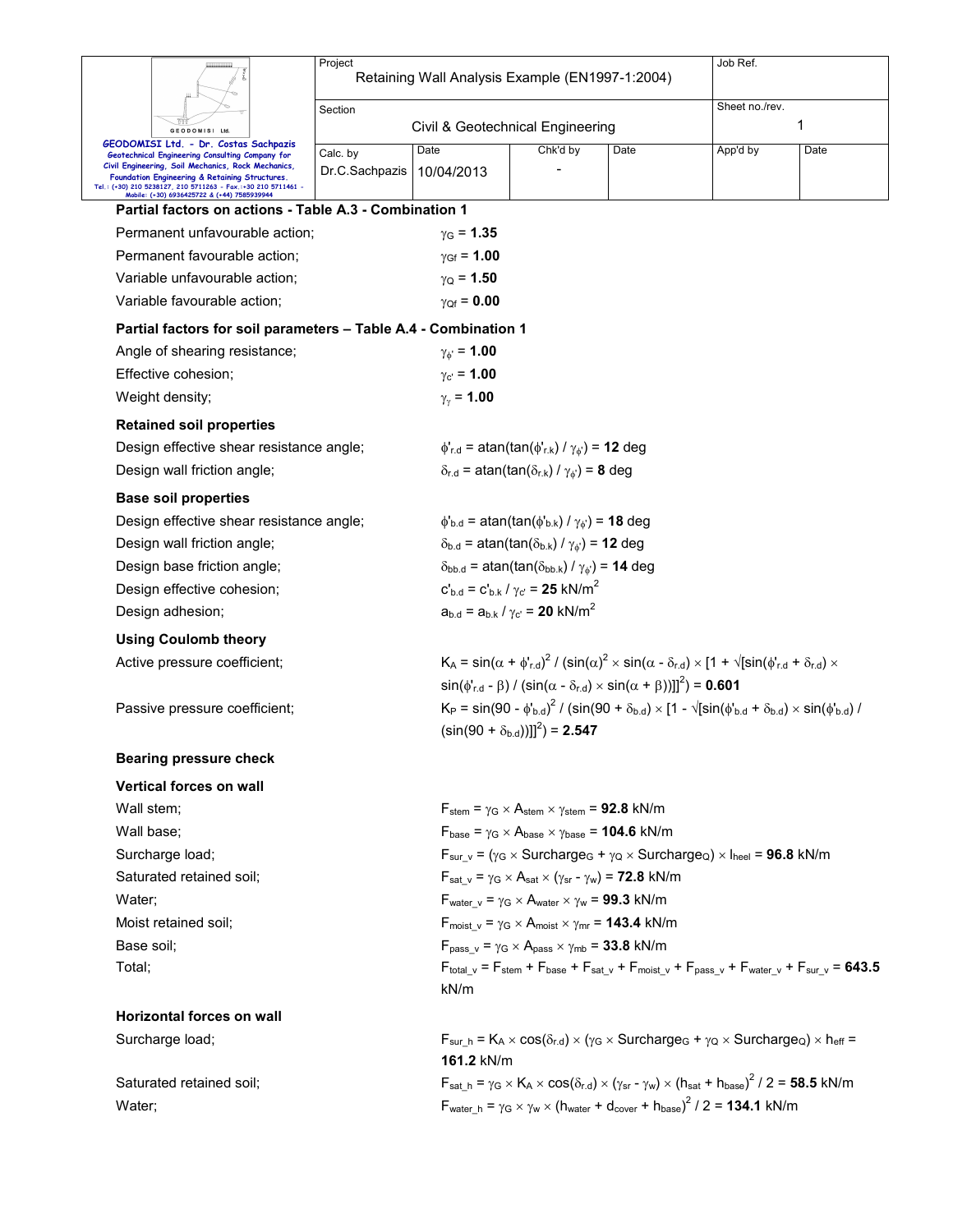|                                                                                                                                                                                                                                                                   | Project                          | Retaining Wall Analysis Example (EN1997-1:2004)                                                                                         |                                                                                                                            |                                                                                                                                                                                                                                      | Job Ref.                                                                                                                                                                                                               |      |  |  |  |
|-------------------------------------------------------------------------------------------------------------------------------------------------------------------------------------------------------------------------------------------------------------------|----------------------------------|-----------------------------------------------------------------------------------------------------------------------------------------|----------------------------------------------------------------------------------------------------------------------------|--------------------------------------------------------------------------------------------------------------------------------------------------------------------------------------------------------------------------------------|------------------------------------------------------------------------------------------------------------------------------------------------------------------------------------------------------------------------|------|--|--|--|
|                                                                                                                                                                                                                                                                   | Section                          |                                                                                                                                         |                                                                                                                            |                                                                                                                                                                                                                                      | Sheet no./rev.                                                                                                                                                                                                         |      |  |  |  |
| GEODOMISI Ltd.                                                                                                                                                                                                                                                    | Civil & Geotechnical Engineering |                                                                                                                                         |                                                                                                                            |                                                                                                                                                                                                                                      |                                                                                                                                                                                                                        | 1    |  |  |  |
| GEODOMISI Ltd. - Dr. Costas Sachpazis<br>Geotechnical Engineering Consulting Company for<br>Civil Engineering, Soil Mechanics, Rock Mechanics,<br>Foundation Engineering & Retaining Structures.<br>Tel.: (+30) 210 5238127, 210 5711263 - Fax.:+30 210 5711461 - | Calc. by<br>Dr.C.Sachpazis       | Date<br>10/04/2013                                                                                                                      | Chk'd by                                                                                                                   | Date                                                                                                                                                                                                                                 | App'd by                                                                                                                                                                                                               | Date |  |  |  |
| Mobile: (+30) 6936425722 & (+44) 7585939944<br>Moist retained soil;                                                                                                                                                                                               |                                  |                                                                                                                                         |                                                                                                                            |                                                                                                                                                                                                                                      | $F_{\text{moist h}} = \gamma_G \times K_A \times \cos(\delta_{r,d}) \times \gamma_{\text{mr}} \times ((h_{\text{eff}} - h_{\text{sat}} - h_{\text{base}})^2 / 2 + (h_{\text{eff}} - h_{\text{sat}} - h_{\text{sat}}))$ |      |  |  |  |
|                                                                                                                                                                                                                                                                   |                                  |                                                                                                                                         | $h_{base}$ ) × ( $h_{sat}$ + $h_{base}$ )) = 196.3 kN/m                                                                    |                                                                                                                                                                                                                                      |                                                                                                                                                                                                                        |      |  |  |  |
| Total;                                                                                                                                                                                                                                                            |                                  |                                                                                                                                         |                                                                                                                            |                                                                                                                                                                                                                                      | $F_{\text{total h}} = F_{\text{sat h}} + F_{\text{moist h}} + F_{\text{water h}} + F_{\text{sur h}} = 550.1 \text{ kN/m}$                                                                                              |      |  |  |  |
| <b>Moments on wall</b>                                                                                                                                                                                                                                            |                                  |                                                                                                                                         |                                                                                                                            |                                                                                                                                                                                                                                      |                                                                                                                                                                                                                        |      |  |  |  |
| Wall stem;                                                                                                                                                                                                                                                        |                                  |                                                                                                                                         | $M_{stem}$ = $F_{stem}$ $\times$ $x_{stem}$ = 255.2 kNm/m                                                                  |                                                                                                                                                                                                                                      |                                                                                                                                                                                                                        |      |  |  |  |
| Wall base:                                                                                                                                                                                                                                                        |                                  |                                                                                                                                         | $M_{base}$ = $F_{base}$ $\times$ $x_{base}$ = 318.1 kNm/m                                                                  |                                                                                                                                                                                                                                      |                                                                                                                                                                                                                        |      |  |  |  |
| Surcharge load;                                                                                                                                                                                                                                                   |                                  |                                                                                                                                         | $M_{\text{sur}} = F_{\text{sur v}} \times x_{\text{sur v}} - F_{\text{sur h}} \times x_{\text{sur h}} = 8.2 \text{ kNm/m}$ |                                                                                                                                                                                                                                      |                                                                                                                                                                                                                        |      |  |  |  |
| Saturated retained soil;                                                                                                                                                                                                                                          |                                  |                                                                                                                                         | $M_{sat}$ = $F_{sat_v} \times X_{sat_v}$ - $F_{sat_h} \times X_{sat_h}$ = 280.2 kNm/m                                      |                                                                                                                                                                                                                                      |                                                                                                                                                                                                                        |      |  |  |  |
| Water:                                                                                                                                                                                                                                                            |                                  |                                                                                                                                         |                                                                                                                            |                                                                                                                                                                                                                                      | $M_{water} = F_{water}$ $_v \times X_{water}$ $_v$ - $F_{water}$ $_h \times X_{water}$ $_h = 355.1$ kNm/m                                                                                                              |      |  |  |  |
| Moist retained soil:                                                                                                                                                                                                                                              |                                  |                                                                                                                                         |                                                                                                                            |                                                                                                                                                                                                                                      | $M_{\text{moist}} = F_{\text{moist\_v}} \times x_{\text{moist\_v}} - F_{\text{moist\_h}} \times x_{\text{moist\_h}} = 232.6 \text{ kNm/m}$                                                                             |      |  |  |  |
| Base soil;                                                                                                                                                                                                                                                        |                                  |                                                                                                                                         |                                                                                                                            |                                                                                                                                                                                                                                      |                                                                                                                                                                                                                        |      |  |  |  |
| Total;                                                                                                                                                                                                                                                            |                                  |                                                                                                                                         |                                                                                                                            | $M_{pass}$ = $F_{pass \, v} \times X_{pass \, v}$ = 42.2 kNm/m<br>$M_{\text{total}} = M_{\text{stem}} + M_{\text{base}} + M_{\text{sat}} + M_{\text{moist}} + M_{\text{pass}} + M_{\text{water}} + M_{\text{sur}} = 1491.6$<br>kNm/m |                                                                                                                                                                                                                        |      |  |  |  |
| <b>Check bearing pressure</b>                                                                                                                                                                                                                                     |                                  |                                                                                                                                         |                                                                                                                            |                                                                                                                                                                                                                                      |                                                                                                                                                                                                                        |      |  |  |  |
| Maximum friction force;                                                                                                                                                                                                                                           |                                  |                                                                                                                                         | $F_{\text{friction\_max}} = F_{\text{total\_v}} \times \tan(\delta_{\text{bb.d}}) = 160.4 \text{ kN/m}$                    |                                                                                                                                                                                                                                      |                                                                                                                                                                                                                        |      |  |  |  |
| Maximum base soil resistance;                                                                                                                                                                                                                                     |                                  | $F_{pass\_h\_max} = \gamma_{GF} \times K_P \times cos(\delta_{b.d}) \times \gamma_{mb} \times (d_{cover} + h_{base})^2 / 2 = 99.6$ kN/m |                                                                                                                            |                                                                                                                                                                                                                                      |                                                                                                                                                                                                                        |      |  |  |  |
| Base soil resistance;                                                                                                                                                                                                                                             |                                  |                                                                                                                                         | $F_{pass h} = min(max((M_{total} + F_{total h} \times (h_{prop} + t_{base}) + F_{friction max} \times (h_{prop} +$         |                                                                                                                                                                                                                                      |                                                                                                                                                                                                                        |      |  |  |  |
|                                                                                                                                                                                                                                                                   |                                  | kN/m                                                                                                                                    |                                                                                                                            |                                                                                                                                                                                                                                      | $t_{base}$ ) - $F_{total_v} \times I_{base}$ / 2) / ( $x_{pass_h}$ - $h_{prop}$ - $t_{base}$ ), 0 kN/m), $F_{pass_h_max}$ = 0                                                                                          |      |  |  |  |
| Propping force;                                                                                                                                                                                                                                                   | kN/m                             | $F_{prop\_stem} = min((F_{total\_v} \times I_{base} / 2 - M_{total}) / (h_{prop} + t_{base})$ , $F_{total h}$ ) = 61.8                  |                                                                                                                            |                                                                                                                                                                                                                                      |                                                                                                                                                                                                                        |      |  |  |  |
| Friction force;                                                                                                                                                                                                                                                   |                                  |                                                                                                                                         | $F_{\text{friction}} = F_{\text{total\_h}} - F_{\text{pass\_h}} - F_{\text{prop\_stem}} = 488.3 \text{ kN/m}$              |                                                                                                                                                                                                                                      |                                                                                                                                                                                                                        |      |  |  |  |
| Moment from propping force;                                                                                                                                                                                                                                       |                                  |                                                                                                                                         | $M_{prop}$ = $F_{prop \text{stem}} \times (h_{prop} + t_{base})$ = 278.1 kNm/m                                             |                                                                                                                                                                                                                                      |                                                                                                                                                                                                                        |      |  |  |  |
| Distance to reaction;                                                                                                                                                                                                                                             |                                  |                                                                                                                                         | $\overline{x}$ = (M <sub>total</sub> + M <sub>prop</sub> ) / F <sub>total</sub> $\overline{y}$ = 2750 mm                   |                                                                                                                                                                                                                                      |                                                                                                                                                                                                                        |      |  |  |  |
| Eccentricity of reaction;                                                                                                                                                                                                                                         |                                  |                                                                                                                                         | $e = \bar{x} - I_{base} / 2 = 0$ mm                                                                                        |                                                                                                                                                                                                                                      |                                                                                                                                                                                                                        |      |  |  |  |
| Loaded length of base;                                                                                                                                                                                                                                            |                                  |                                                                                                                                         | $Iload = Ibase = 5500 mm$                                                                                                  |                                                                                                                                                                                                                                      |                                                                                                                                                                                                                        |      |  |  |  |
| Bearing pressure at toe;                                                                                                                                                                                                                                          |                                  |                                                                                                                                         | $q_{\text{toe}} = F_{\text{total} \text{v}} / I_{\text{base}} = 117 \text{ kN/m}^2$                                        |                                                                                                                                                                                                                                      |                                                                                                                                                                                                                        |      |  |  |  |
| Bearing pressure at heel;                                                                                                                                                                                                                                         |                                  |                                                                                                                                         | $q_{\text{heel}} = F_{\text{total} \text{v}} / I_{\text{base}} = 117 \text{ kN/m}^2$                                       |                                                                                                                                                                                                                                      |                                                                                                                                                                                                                        |      |  |  |  |
| Effective overburden pressure;                                                                                                                                                                                                                                    |                                  | kN/m <sup>2</sup>                                                                                                                       | $q = max((t_{base} + d_{cover}) \times \gamma_{mb} - (t_{base} + d_{cover} + h_{water}) \times \gamma_w, 0 kN/m^2) = 0$    |                                                                                                                                                                                                                                      |                                                                                                                                                                                                                        |      |  |  |  |
| Design effective overburden pressure;                                                                                                                                                                                                                             |                                  | $q' = q / \gamma_{\gamma} = 0$ kN/m <sup>2</sup>                                                                                        |                                                                                                                            |                                                                                                                                                                                                                                      |                                                                                                                                                                                                                        |      |  |  |  |
| Bearing resistance factors;                                                                                                                                                                                                                                       |                                  |                                                                                                                                         |                                                                                                                            |                                                                                                                                                                                                                                      | $N_q = Exp(\pi \times tan(\phi_{b.d})) \times (tan(45 deg + \phi_{b.d} / 2))^2 = 5.258$                                                                                                                                |      |  |  |  |
|                                                                                                                                                                                                                                                                   |                                  |                                                                                                                                         | $N_c = (N_q - 1) \times \cot(\phi_{b.d}) = 13.104$                                                                         |                                                                                                                                                                                                                                      |                                                                                                                                                                                                                        |      |  |  |  |
|                                                                                                                                                                                                                                                                   |                                  |                                                                                                                                         | $N_{\gamma} = 2 \times (N_q - 1) \times \tan(\phi_{b.d}) = 2.767$                                                          |                                                                                                                                                                                                                                      |                                                                                                                                                                                                                        |      |  |  |  |
| Foundation shape factors;                                                                                                                                                                                                                                         |                                  | $s_q = 1$                                                                                                                               |                                                                                                                            |                                                                                                                                                                                                                                      |                                                                                                                                                                                                                        |      |  |  |  |
|                                                                                                                                                                                                                                                                   |                                  | $s_{\gamma} = 1$                                                                                                                        |                                                                                                                            |                                                                                                                                                                                                                                      |                                                                                                                                                                                                                        |      |  |  |  |
|                                                                                                                                                                                                                                                                   |                                  | $s_c = 1$                                                                                                                               |                                                                                                                            |                                                                                                                                                                                                                                      |                                                                                                                                                                                                                        |      |  |  |  |
| Load inclination factors;                                                                                                                                                                                                                                         |                                  |                                                                                                                                         | $H = F_{total h} - F_{prop stem} - F_{friction} = 0 kN/m$<br>$V = F_{total}$ $_v = 643.5$ kN/m                             |                                                                                                                                                                                                                                      |                                                                                                                                                                                                                        |      |  |  |  |
|                                                                                                                                                                                                                                                                   |                                  | $m = 2$                                                                                                                                 |                                                                                                                            |                                                                                                                                                                                                                                      |                                                                                                                                                                                                                        |      |  |  |  |
|                                                                                                                                                                                                                                                                   |                                  |                                                                                                                                         | $i_q = [1 - H / (V + I_{load} \times C_{b.d} \times \cot(\phi_{b.d}))]^m = 1$                                              |                                                                                                                                                                                                                                      |                                                                                                                                                                                                                        |      |  |  |  |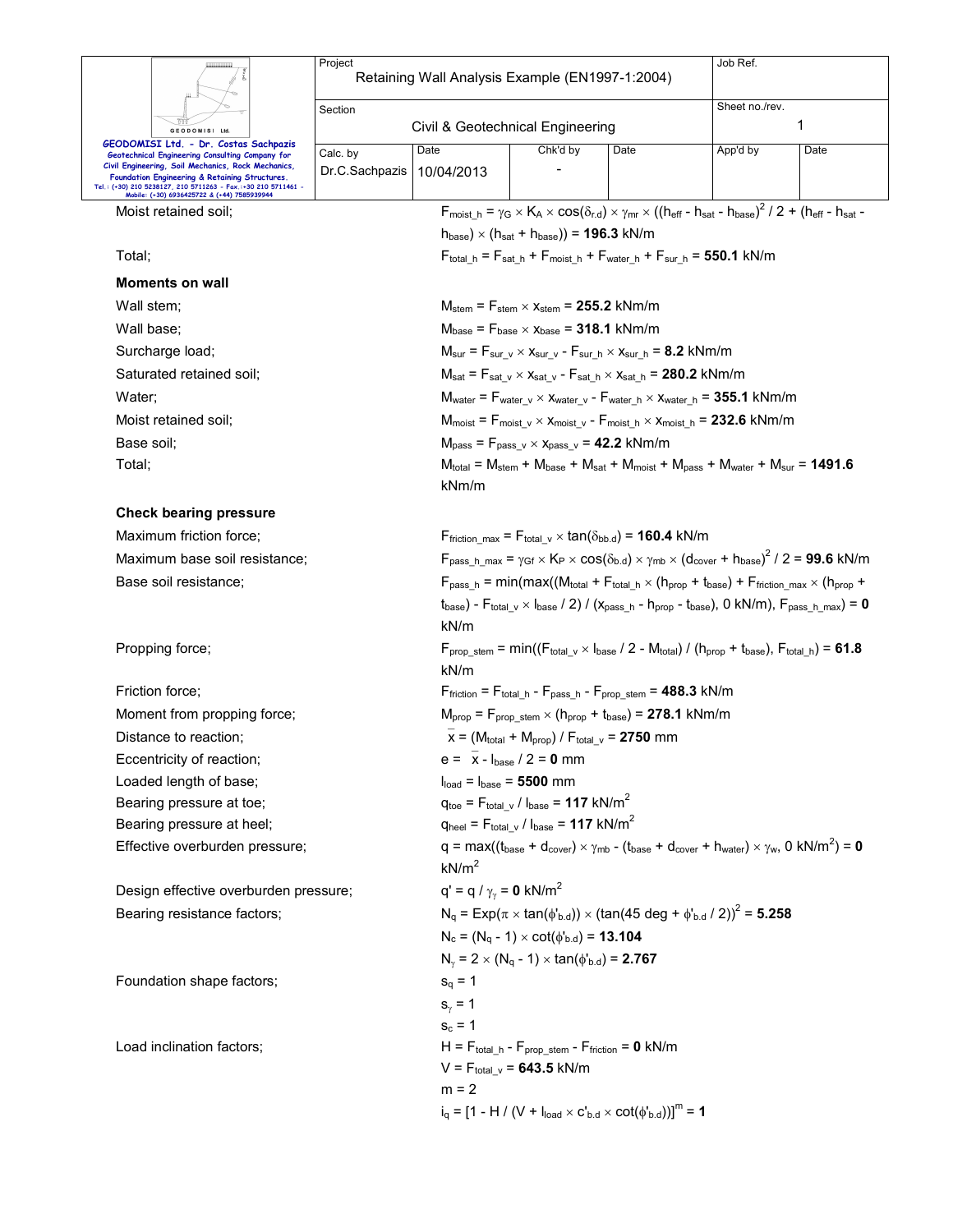|            |                                                                                                                                                                                                                      | Project        |                                                             |                                                                                                                                                                    |      | Job Ref.                                                                                                                                                                          |                                                                            |  |  |  |  |
|------------|----------------------------------------------------------------------------------------------------------------------------------------------------------------------------------------------------------------------|----------------|-------------------------------------------------------------|--------------------------------------------------------------------------------------------------------------------------------------------------------------------|------|-----------------------------------------------------------------------------------------------------------------------------------------------------------------------------------|----------------------------------------------------------------------------|--|--|--|--|
|            |                                                                                                                                                                                                                      |                | Retaining Wall Analysis Example (EN1997-1:2004)             |                                                                                                                                                                    |      |                                                                                                                                                                                   |                                                                            |  |  |  |  |
|            |                                                                                                                                                                                                                      | Section        |                                                             |                                                                                                                                                                    |      | Sheet no./rev.                                                                                                                                                                    |                                                                            |  |  |  |  |
|            | GEODOMISI Ltd                                                                                                                                                                                                        |                | Civil & Geotechnical Engineering                            |                                                                                                                                                                    |      |                                                                                                                                                                                   | 1                                                                          |  |  |  |  |
|            | GEODOMISI Ltd. - Dr. Costas Sachpazis<br>Geotechnical Engineering Consulting Company for                                                                                                                             | Calc. by       | Date                                                        | Chk'd by                                                                                                                                                           | Date | App'd by                                                                                                                                                                          | Date                                                                       |  |  |  |  |
|            | Civil Engineering, Soil Mechanics, Rock Mechanics,<br>Foundation Engineering & Retaining Structures.<br>Tel.: (+30) 210 5238127, 210 5711263 - Fax.:+30 210 5711461 -<br>Mobile: (+30) 6936425722 & (+44) 7585939944 | Dr.C.Sachpazis | 10/04/2013                                                  |                                                                                                                                                                    |      |                                                                                                                                                                                   |                                                                            |  |  |  |  |
|            |                                                                                                                                                                                                                      |                |                                                             | $i_y = [1 - H / (V + I_{load} \times C_{b.d} \times \cot(\phi_{b.d}))]^{(m+1)} = 1$                                                                                |      |                                                                                                                                                                                   |                                                                            |  |  |  |  |
|            |                                                                                                                                                                                                                      |                |                                                             | $i_c = i_q - (1 - i_q) / (N_c \times tan(\phi_{b.d})) = 1$                                                                                                         |      |                                                                                                                                                                                   |                                                                            |  |  |  |  |
|            | Net ultimate bearing capacity;                                                                                                                                                                                       |                |                                                             |                                                                                                                                                                    |      | $n_f = c'_{b.d} \times N_c \times s_c \times i_c + q' \times N_q \times s_q \times i_q + 0.5 \times (\gamma_{mb} - \gamma_w) \times I_{load} \times N_{\gamma} \times s_{\gamma}$ |                                                                            |  |  |  |  |
|            |                                                                                                                                                                                                                      |                | $\times$ i <sub>v</sub> = 405.1 kN/m <sup>2</sup>           |                                                                                                                                                                    |      |                                                                                                                                                                                   |                                                                            |  |  |  |  |
|            | Factor of safety;                                                                                                                                                                                                    |                |                                                             | $FoS_{bp} = n_f / max(q_{toe}, q_{heel}) = 3.463$                                                                                                                  |      |                                                                                                                                                                                   |                                                                            |  |  |  |  |
|            |                                                                                                                                                                                                                      |                |                                                             |                                                                                                                                                                    |      |                                                                                                                                                                                   | PASS - Allowable bearing pressure exceeds maximum applied bearing pressure |  |  |  |  |
|            | Partial factors on actions - Table A.3 - Combination 2                                                                                                                                                               |                |                                                             |                                                                                                                                                                    |      |                                                                                                                                                                                   |                                                                            |  |  |  |  |
|            | Permanent unfavourable action;                                                                                                                                                                                       |                | $y_{G} = 1.00$                                              |                                                                                                                                                                    |      |                                                                                                                                                                                   |                                                                            |  |  |  |  |
|            | Permanent favourable action;                                                                                                                                                                                         |                | $y_{Gf} = 1.00$                                             |                                                                                                                                                                    |      |                                                                                                                                                                                   |                                                                            |  |  |  |  |
|            | Variable unfavourable action;                                                                                                                                                                                        |                | $y_{Q} = 1.30$                                              |                                                                                                                                                                    |      |                                                                                                                                                                                   |                                                                            |  |  |  |  |
|            | Variable favourable action;                                                                                                                                                                                          |                | $\gamma_{Qf} = 0.00$                                        |                                                                                                                                                                    |      |                                                                                                                                                                                   |                                                                            |  |  |  |  |
|            | Partial factors for soil parameters - Table A.4 - Combination 2                                                                                                                                                      |                |                                                             |                                                                                                                                                                    |      |                                                                                                                                                                                   |                                                                            |  |  |  |  |
|            | Angle of shearing resistance;                                                                                                                                                                                        |                | $\gamma_{\phi} = 1.25$                                      |                                                                                                                                                                    |      |                                                                                                                                                                                   |                                                                            |  |  |  |  |
|            | Effective cohesion;                                                                                                                                                                                                  |                | $\gamma_{c'} = 1.25$                                        |                                                                                                                                                                    |      |                                                                                                                                                                                   |                                                                            |  |  |  |  |
|            | Weight density;                                                                                                                                                                                                      |                | $\gamma_{\gamma}$ = 1.00                                    |                                                                                                                                                                    |      |                                                                                                                                                                                   |                                                                            |  |  |  |  |
|            | <b>Retained soil properties</b>                                                                                                                                                                                      |                |                                                             |                                                                                                                                                                    |      |                                                                                                                                                                                   |                                                                            |  |  |  |  |
|            | Design effective shear resistance angle;                                                                                                                                                                             |                |                                                             | $\phi'_{r.d}$ = atan(tan( $\phi'_{r.k}$ ) / $\gamma_{\phi'}$ ) = 9.7 deg                                                                                           |      |                                                                                                                                                                                   |                                                                            |  |  |  |  |
|            | Design wall friction angle;                                                                                                                                                                                          |                |                                                             | $\delta_{r.d}$ = atan(tan( $\delta_{r.k}$ ) / $\gamma_{\phi}$ ) = 6.4 deg                                                                                          |      |                                                                                                                                                                                   |                                                                            |  |  |  |  |
|            | <b>Base soil properties</b>                                                                                                                                                                                          |                |                                                             |                                                                                                                                                                    |      |                                                                                                                                                                                   |                                                                            |  |  |  |  |
|            | Design effective shear resistance angle;                                                                                                                                                                             |                |                                                             | $\phi_{b.d}$ = atan(tan( $\phi_{b.k}$ ) / $\gamma_{\phi}$ ) = <b>14.6</b> deg                                                                                      |      |                                                                                                                                                                                   |                                                                            |  |  |  |  |
|            | Design wall friction angle;                                                                                                                                                                                          |                |                                                             | $\delta_{b.d}$ = atan(tan( $\delta_{b.k}$ ) / $\gamma_{\phi}$ ) = 9.7 deg                                                                                          |      |                                                                                                                                                                                   |                                                                            |  |  |  |  |
|            | Design base friction angle;                                                                                                                                                                                          |                |                                                             | $\delta_{\text{bb.d}}$ = atan(tan( $\delta_{\text{bb.k}}$ ) / $\gamma_{\phi}$ ) = 11.3 deg                                                                         |      |                                                                                                                                                                                   |                                                                            |  |  |  |  |
|            | Design effective cohesion;                                                                                                                                                                                           |                |                                                             | $c'_{b,d} = c'_{b,k} / \gamma_c = 20$ kN/m <sup>2</sup>                                                                                                            |      |                                                                                                                                                                                   |                                                                            |  |  |  |  |
|            | Design adhesion;                                                                                                                                                                                                     |                |                                                             | $a_{b.d} = a_{b.k} / \gamma_{c'} = 16 \text{ kN/m}^2$                                                                                                              |      |                                                                                                                                                                                   |                                                                            |  |  |  |  |
|            | <b>Using Coulomb theory</b>                                                                                                                                                                                          |                |                                                             |                                                                                                                                                                    |      |                                                                                                                                                                                   |                                                                            |  |  |  |  |
|            | Active pressure coefficient;                                                                                                                                                                                         |                |                                                             |                                                                                                                                                                    |      | $K_A$ = sin( $\alpha$ + $\phi'_{r,d}$ ) <sup>2</sup> / (sin( $\alpha$ ) <sup>2</sup> × sin( $\alpha$ - $\delta_{r,d}$ ) × [1 + $\sqrt{s}$ in( $\phi'_{r,d}$ + $\delta_{r,d}$ ) ×  |                                                                            |  |  |  |  |
|            |                                                                                                                                                                                                                      |                |                                                             | $\sin(\phi_{r,d} - \beta)$ / $(\sin(\alpha - \delta_{r,d}) \times \sin(\alpha + \beta))]^{2}$ = 0.661                                                              |      |                                                                                                                                                                                   |                                                                            |  |  |  |  |
|            | Passive pressure coefficient;                                                                                                                                                                                        |                |                                                             | $K_P = \sin(90 - \phi_{b,d}^{\prime})^2 / (\sin(90 + \delta_{b,d}) \times [1 - \sqrt{[\sin(\phi_{b,d}^{\prime} + \delta_{b,d}) \times \sin(\phi_{b,d}^{\prime})}]$ |      |                                                                                                                                                                                   |                                                                            |  |  |  |  |
|            |                                                                                                                                                                                                                      |                | $(\sin(90 + \delta_{\text{b.d}}))$ <sup>2</sup> $) = 2.077$ |                                                                                                                                                                    |      |                                                                                                                                                                                   |                                                                            |  |  |  |  |
|            | <b>Bearing pressure check</b>                                                                                                                                                                                        |                |                                                             |                                                                                                                                                                    |      |                                                                                                                                                                                   |                                                                            |  |  |  |  |
|            | Vertical forces on wall                                                                                                                                                                                              |                |                                                             |                                                                                                                                                                    |      |                                                                                                                                                                                   |                                                                            |  |  |  |  |
| Wall stem; |                                                                                                                                                                                                                      |                |                                                             | $F_{stem} = \gamma_G \times A_{stem} \times \gamma_{stem} = 68.8$ kN/m                                                                                             |      |                                                                                                                                                                                   |                                                                            |  |  |  |  |
| Wall base; |                                                                                                                                                                                                                      |                |                                                             | $F_{\text{base}} = \gamma_G \times A_{\text{base}} \times \gamma_{\text{base}} = 77.5 \text{ kN/m}$                                                                |      |                                                                                                                                                                                   |                                                                            |  |  |  |  |
|            | Surcharge load;                                                                                                                                                                                                      |                |                                                             |                                                                                                                                                                    |      | $F_{sur_v}$ = ( $\gamma_G \times$ Surcharge <sub>G</sub> + $\gamma_Q \times$ Surcharge <sub>Q</sub> ) $\times$ I <sub>heel</sub> = <b>78.8</b> kN/m                               |                                                                            |  |  |  |  |
|            | Saturated retained soil;                                                                                                                                                                                             |                |                                                             | $F_{\text{sat v}} = \gamma_G \times A_{\text{sat} \times (\gamma_{\text{sr}} - \gamma_w)} = 53.9 \text{ kN/m}$                                                     |      |                                                                                                                                                                                   |                                                                            |  |  |  |  |
| Water;     |                                                                                                                                                                                                                      |                |                                                             | $F_{water \ v} = \gamma_G \times A_{water} \times \gamma_w = 73.6 \text{ kN/m}$                                                                                    |      |                                                                                                                                                                                   |                                                                            |  |  |  |  |
|            | Moist retained soil:                                                                                                                                                                                                 |                |                                                             | $F_{\text{moist v}} = \gamma_G \times A_{\text{moist x}} \gamma_{\text{mr}} = 106.3 \text{ kN/m}$                                                                  |      |                                                                                                                                                                                   |                                                                            |  |  |  |  |
| Base soil; |                                                                                                                                                                                                                      |                |                                                             | $F_{pass_v} = \gamma_G \times A_{pass} \times \gamma_{mb} = 25$ kN/m                                                                                               |      |                                                                                                                                                                                   |                                                                            |  |  |  |  |
|            |                                                                                                                                                                                                                      |                |                                                             |                                                                                                                                                                    |      |                                                                                                                                                                                   |                                                                            |  |  |  |  |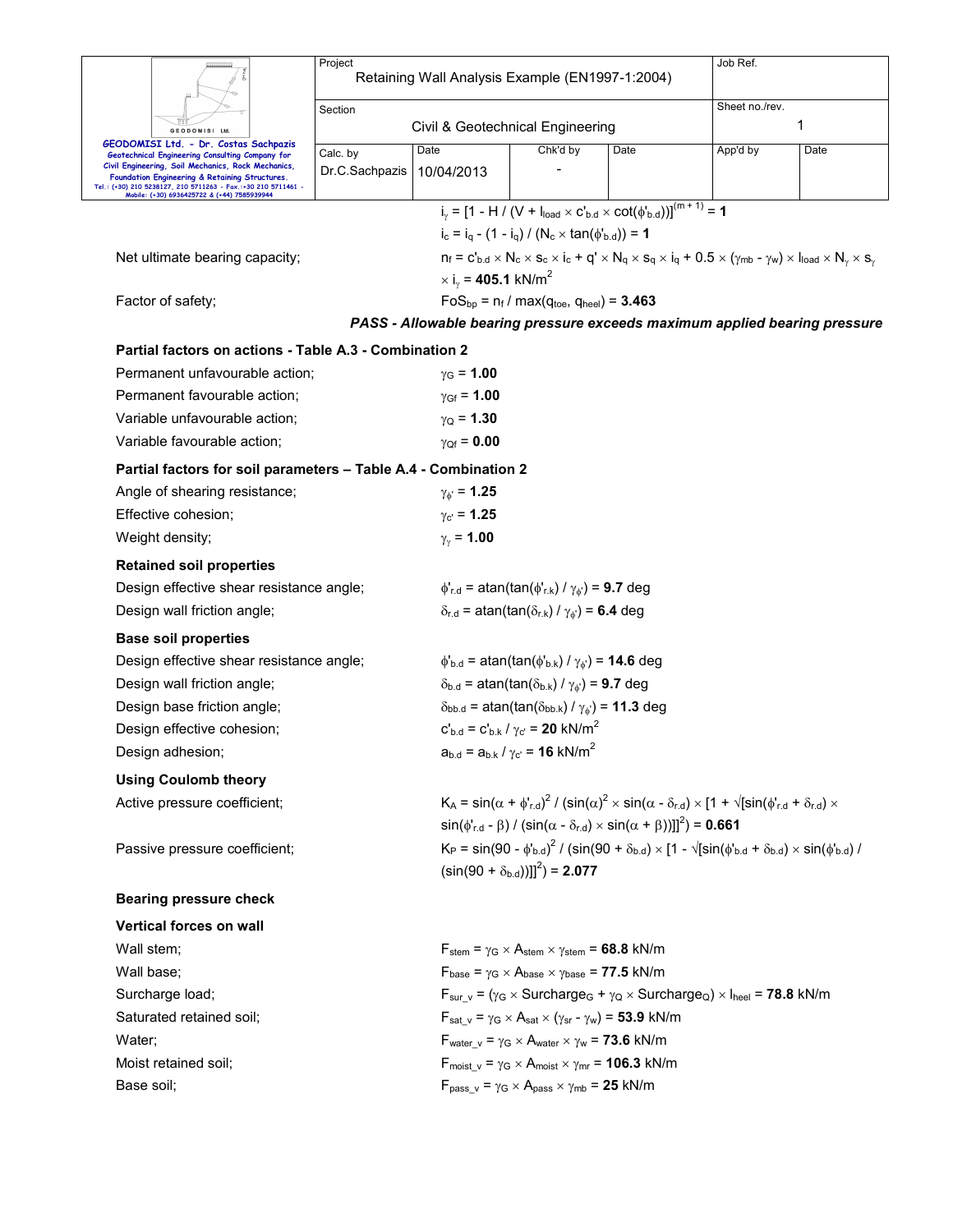|                                                                                                                                                                                                                                                                         | Project        | Retaining Wall Analysis Example (EN1997-1:2004)                                                                                            |                                                                                                                                |                                                                                                                                                                    | Job Ref.                                                                                                                                                               |                                                                                                                            |  |  |  |
|-------------------------------------------------------------------------------------------------------------------------------------------------------------------------------------------------------------------------------------------------------------------------|----------------|--------------------------------------------------------------------------------------------------------------------------------------------|--------------------------------------------------------------------------------------------------------------------------------|--------------------------------------------------------------------------------------------------------------------------------------------------------------------|------------------------------------------------------------------------------------------------------------------------------------------------------------------------|----------------------------------------------------------------------------------------------------------------------------|--|--|--|
|                                                                                                                                                                                                                                                                         |                |                                                                                                                                            |                                                                                                                                |                                                                                                                                                                    |                                                                                                                                                                        |                                                                                                                            |  |  |  |
|                                                                                                                                                                                                                                                                         | Section        | Civil & Geotechnical Engineering                                                                                                           |                                                                                                                                |                                                                                                                                                                    | Sheet no./rev.                                                                                                                                                         | 1                                                                                                                          |  |  |  |
| GEODOMISI Ltd<br>GEODOMISI Ltd. - Dr. Costas Sachpazis                                                                                                                                                                                                                  | Calc. by       | Date                                                                                                                                       | Chk'd by                                                                                                                       | Date                                                                                                                                                               | App'd by                                                                                                                                                               | Date                                                                                                                       |  |  |  |
| Geotechnical Engineering Consulting Company for<br>Civil Engineering, Soil Mechanics, Rock Mechanics,<br>Foundation Engineering & Retaining Structures.<br>Tel.: (+30) 210 5238127, 210 5711263 - Fax.:+30 210 5711461 -<br>Mobile: (+30) 6936425722 & (+44) 7585939944 | Dr.C.Sachpazis | 10/04/2013                                                                                                                                 |                                                                                                                                |                                                                                                                                                                    |                                                                                                                                                                        |                                                                                                                            |  |  |  |
| Total;                                                                                                                                                                                                                                                                  |                | kN/m                                                                                                                                       |                                                                                                                                |                                                                                                                                                                    |                                                                                                                                                                        | $F_{total_v}$ = $F_{stem}$ + $F_{base}$ + $F_{sat_v}$ + $F_{moist_v}$ + $F_{pass_v}$ + $F_{water_v}$ + $F_{sur_v}$ = 483.8 |  |  |  |
| <b>Horizontal forces on wall</b>                                                                                                                                                                                                                                        |                |                                                                                                                                            |                                                                                                                                |                                                                                                                                                                    |                                                                                                                                                                        |                                                                                                                            |  |  |  |
| Surcharge load;                                                                                                                                                                                                                                                         |                | 144.9 kN/m                                                                                                                                 |                                                                                                                                |                                                                                                                                                                    | $F_{\text{sur h}} = K_A \times \cos(\delta_{r.d}) \times (\gamma_G \times \text{Surcharge}_G + \gamma_Q \times \text{Surcharge}_Q) \times h_{\text{eff}} =$            |                                                                                                                            |  |  |  |
| Saturated retained soil;                                                                                                                                                                                                                                                |                |                                                                                                                                            |                                                                                                                                |                                                                                                                                                                    | $F_{\text{sat h}} = \gamma_G \times K_A \times \cos(\delta_{r.d}) \times (\gamma_{sr} - \gamma_w) \times (h_{\text{sat}} + h_{\text{base}})^2 / 2 = 47.8 \text{ kN/m}$ |                                                                                                                            |  |  |  |
| Water:                                                                                                                                                                                                                                                                  |                |                                                                                                                                            |                                                                                                                                |                                                                                                                                                                    | $F_{\text{water h}} = \gamma_G \times \gamma_W \times (h_{\text{water}} + d_{\text{cover}} + h_{\text{base}})^2 / 2 = 99.3 \text{ kN/m}$                               |                                                                                                                            |  |  |  |
| Moist retained soil:                                                                                                                                                                                                                                                    |                |                                                                                                                                            |                                                                                                                                |                                                                                                                                                                    |                                                                                                                                                                        |                                                                                                                            |  |  |  |
|                                                                                                                                                                                                                                                                         |                |                                                                                                                                            | $h_{base}$ ) × ( $h_{sat}$ + $h_{base}$ )) = <b>160.6</b> kN/m                                                                 |                                                                                                                                                                    |                                                                                                                                                                        |                                                                                                                            |  |  |  |
| Total;                                                                                                                                                                                                                                                                  |                |                                                                                                                                            | $F_{\text{total\_h}} = F_{\text{sat\_h}} + F_{\text{moist\_h}} + F_{\text{water\_h}} + F_{\text{sur\_h}} = 452.7 \text{ kN/m}$ |                                                                                                                                                                    |                                                                                                                                                                        |                                                                                                                            |  |  |  |
| <b>Moments on wall</b>                                                                                                                                                                                                                                                  |                |                                                                                                                                            |                                                                                                                                |                                                                                                                                                                    |                                                                                                                                                                        |                                                                                                                            |  |  |  |
| Wall stem;                                                                                                                                                                                                                                                              |                |                                                                                                                                            | $M_{stem}$ = $F_{stem}$ $\times$ $x_{stem}$ = 189.1 kNm/m                                                                      |                                                                                                                                                                    |                                                                                                                                                                        |                                                                                                                            |  |  |  |
| Wall base;                                                                                                                                                                                                                                                              |                |                                                                                                                                            | $M_{base}$ = $F_{base} \times x_{base}$ = 235.7 kNm/m                                                                          |                                                                                                                                                                    |                                                                                                                                                                        |                                                                                                                            |  |  |  |
| Surcharge load;                                                                                                                                                                                                                                                         |                | $M_{\text{sur}} = F_{\text{sur v}} \times x_{\text{sur v}} - F_{\text{sur h}} \times x_{\text{sur h}} = -27.6 \text{ kNm/m}$               |                                                                                                                                |                                                                                                                                                                    |                                                                                                                                                                        |                                                                                                                            |  |  |  |
| Saturated retained soil;                                                                                                                                                                                                                                                |                | $M_{sat}$ = $F_{sat}$ $_v$ $\times$ $X_{sat}$ $_v$ - $F_{sat}$ $_h$ $\times$ $X_{sat}$ $_h$ = 205.3 kNm/m                                  |                                                                                                                                |                                                                                                                                                                    |                                                                                                                                                                        |                                                                                                                            |  |  |  |
| Water;                                                                                                                                                                                                                                                                  |                | $M_{water}$ = $F_{water\_v}$ $\times$ $x_{water\_v}$ - $F_{water\_h}$ $\times$ $x_{water\_h}$ = 263 kNm/m                                  |                                                                                                                                |                                                                                                                                                                    |                                                                                                                                                                        |                                                                                                                            |  |  |  |
| Moist retained soil;                                                                                                                                                                                                                                                    |                | $M_{\text{moist}} = F_{\text{moist\_v}} \times x_{\text{moist\_v}} - F_{\text{moist\_h}} \times x_{\text{moist\_h}} = 143.2 \text{ kNm/m}$ |                                                                                                                                |                                                                                                                                                                    |                                                                                                                                                                        |                                                                                                                            |  |  |  |
| Base soil:                                                                                                                                                                                                                                                              |                | $Mpass = Fpass v \times Xpass v = 31.3 kNm/m$                                                                                              |                                                                                                                                |                                                                                                                                                                    |                                                                                                                                                                        |                                                                                                                            |  |  |  |
| Total;                                                                                                                                                                                                                                                                  |                |                                                                                                                                            |                                                                                                                                | $M_{\text{total}} = M_{\text{stem}} + M_{\text{base}} + M_{\text{sat}} + M_{\text{moist}} + M_{\text{pass}} + M_{\text{water}} + M_{\text{sur}} = 1039.8$<br>kNm/m |                                                                                                                                                                        |                                                                                                                            |  |  |  |
| <b>Check bearing pressure</b>                                                                                                                                                                                                                                           |                |                                                                                                                                            |                                                                                                                                |                                                                                                                                                                    |                                                                                                                                                                        |                                                                                                                            |  |  |  |
| Maximum friction force:                                                                                                                                                                                                                                                 |                |                                                                                                                                            | $F_{\text{friction max}} = F_{\text{total v}} \times \tan(\delta_{\text{bb.d}}) = 96.5 \text{ kN/m}$                           |                                                                                                                                                                    |                                                                                                                                                                        |                                                                                                                            |  |  |  |
| Maximum base soil resistance;                                                                                                                                                                                                                                           |                |                                                                                                                                            |                                                                                                                                |                                                                                                                                                                    | $F_{pass\_h\_max} = \gamma_{GF} \times K_P \times cos(\delta_{b.d}) \times \gamma_{mb} \times (d_{cover} + h_{base})^2 / 2 = 81.9$ kN/m                                |                                                                                                                            |  |  |  |
| Base soil resistance;                                                                                                                                                                                                                                                   |                |                                                                                                                                            | $F_{pass\_h}$ = min(max((Mtotal + Ftotal_h × (h <sub>prop</sub> + t <sub>base</sub> ) + Ffriction_max × (h <sub>prop</sub> +   |                                                                                                                                                                    |                                                                                                                                                                        |                                                                                                                            |  |  |  |
|                                                                                                                                                                                                                                                                         |                | kN/m                                                                                                                                       |                                                                                                                                |                                                                                                                                                                    | $t_{base}$ ) - $F_{total_v} \times I_{base}$ / 2) / ( $x_{pass_h}$ - $h_{prop}$ - $t_{base}$ ), 0 kN/m), $F_{pass_h\_max}$ ) = 0                                       |                                                                                                                            |  |  |  |
| Propping force;                                                                                                                                                                                                                                                         |                | kN/m                                                                                                                                       |                                                                                                                                |                                                                                                                                                                    | $F_{\text{prop stem}} = \min((F_{\text{total v}} \times I_{\text{base}} / 2 - M_{\text{total}}) / (h_{\text{prop}} + t_{\text{base}}), F_{\text{total h}}) = 64.6$     |                                                                                                                            |  |  |  |
| Friction force;                                                                                                                                                                                                                                                         |                |                                                                                                                                            | $F_{\text{friction}} = F_{\text{total\_h}} - F_{\text{pass\_h}} - F_{\text{prop\_stem}} = 388.1 \text{ kN/m}$                  |                                                                                                                                                                    |                                                                                                                                                                        |                                                                                                                            |  |  |  |
| Moment from propping force;                                                                                                                                                                                                                                             |                |                                                                                                                                            | $M_{prop} = F_{prop\_stem} \times (h_{prop} + t_{base}) = 290.5$ kNm/m                                                         |                                                                                                                                                                    |                                                                                                                                                                        |                                                                                                                            |  |  |  |
| Distance to reaction;                                                                                                                                                                                                                                                   |                | $\overline{x}$ = (M <sub>total</sub> + M <sub>prop</sub> ) / F <sub>total v</sub> = 2750 mm                                                |                                                                                                                                |                                                                                                                                                                    |                                                                                                                                                                        |                                                                                                                            |  |  |  |
| Eccentricity of reaction;                                                                                                                                                                                                                                               |                |                                                                                                                                            |                                                                                                                                | $e = \bar{x} - I_{base} / 2 = 0$ mm                                                                                                                                |                                                                                                                                                                        |                                                                                                                            |  |  |  |
| Loaded length of base;                                                                                                                                                                                                                                                  |                |                                                                                                                                            | $Iload = Ibase = 5500 mm$                                                                                                      |                                                                                                                                                                    |                                                                                                                                                                        |                                                                                                                            |  |  |  |
| Bearing pressure at toe;                                                                                                                                                                                                                                                |                |                                                                                                                                            | $q_{\text{toe}} = F_{\text{total} \text{v}} / I_{\text{base}} = 88 \text{ kN/m}^2$                                             |                                                                                                                                                                    |                                                                                                                                                                        |                                                                                                                            |  |  |  |
| Bearing pressure at heel;                                                                                                                                                                                                                                               |                |                                                                                                                                            |                                                                                                                                | $q_{\text{heel}} = F_{\text{total} \text{v}} / I_{\text{base}} = 88 \text{ kN/m}^2$                                                                                |                                                                                                                                                                        |                                                                                                                            |  |  |  |
| Effective overburden pressure;                                                                                                                                                                                                                                          |                | kN/m <sup>2</sup>                                                                                                                          |                                                                                                                                |                                                                                                                                                                    | $q = max((t_{base} + d_{cover}) \times \gamma_{mb} - (t_{base} + d_{cover} + h_{water}) \times \gamma_w, 0 kN/m^2) = 0$                                                |                                                                                                                            |  |  |  |
|                                                                                                                                                                                                                                                                         |                |                                                                                                                                            |                                                                                                                                |                                                                                                                                                                    |                                                                                                                                                                        |                                                                                                                            |  |  |  |
| Design effective overburden pressure;                                                                                                                                                                                                                                   |                | $q' = q / \gamma_{\gamma} = 0$ kN/m <sup>2</sup>                                                                                           |                                                                                                                                |                                                                                                                                                                    |                                                                                                                                                                        |                                                                                                                            |  |  |  |
| Bearing resistance factors;                                                                                                                                                                                                                                             |                |                                                                                                                                            |                                                                                                                                |                                                                                                                                                                    | $N_q = Exp(\pi \times tan(\phi_{b.d})) \times (tan(45 deg + \phi_{b.d} / 2))^2 = 3.784$                                                                                |                                                                                                                            |  |  |  |
|                                                                                                                                                                                                                                                                         |                |                                                                                                                                            | $N_c = (N_q - 1) \times \cot(\phi_{b.d}) = 10.711$                                                                             |                                                                                                                                                                    |                                                                                                                                                                        |                                                                                                                            |  |  |  |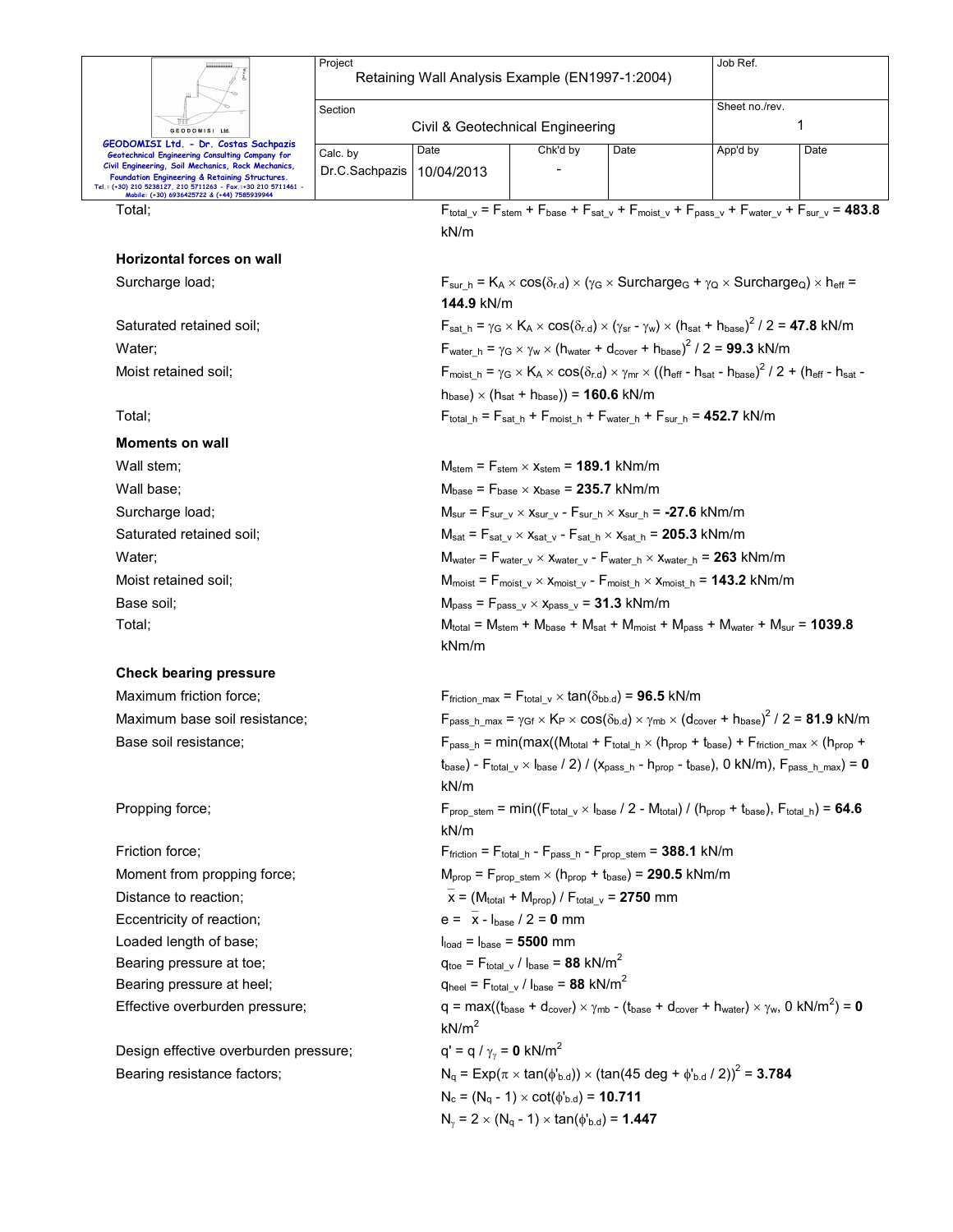|                                                                                                                                                                                                                      | Project        | Retaining Wall Analysis Example (EN1997-1:2004)          | Job Ref.                                                                      |                                                                                                                                                                     |                |      |
|----------------------------------------------------------------------------------------------------------------------------------------------------------------------------------------------------------------------|----------------|----------------------------------------------------------|-------------------------------------------------------------------------------|---------------------------------------------------------------------------------------------------------------------------------------------------------------------|----------------|------|
|                                                                                                                                                                                                                      | Section        |                                                          |                                                                               |                                                                                                                                                                     | Sheet no./rev. |      |
| GEODOMISI Ltd.                                                                                                                                                                                                       |                | Civil & Geotechnical Engineering                         |                                                                               |                                                                                                                                                                     |                | 1    |
| GEODOMISI Ltd. - Dr. Costas Sachpazis<br>Geotechnical Engineering Consulting Company for                                                                                                                             | Calc. by       | Date                                                     | Chk'd by                                                                      | Date                                                                                                                                                                | App'd by       | Date |
| Civil Engineering, Soil Mechanics, Rock Mechanics,<br>Foundation Engineering & Retaining Structures.<br>Tel.: (+30) 210 5238127, 210 5711263 - Fax.:+30 210 5711461 -<br>Mobile: (+30) 6936425722 & (+44) 7585939944 | Dr.C.Sachpazis | 10/04/2013                                               |                                                                               |                                                                                                                                                                     |                |      |
| Foundation shape factors;                                                                                                                                                                                            |                | $s_{0} = 1$                                              |                                                                               |                                                                                                                                                                     |                |      |
|                                                                                                                                                                                                                      |                | $s_{\gamma} = 1$                                         |                                                                               |                                                                                                                                                                     |                |      |
|                                                                                                                                                                                                                      |                | $s_c = 1$                                                |                                                                               |                                                                                                                                                                     |                |      |
| Load inclination factors;                                                                                                                                                                                            |                |                                                          | $H = F_{total h} - F_{proof stem} - F_{friction} = 0 kN/m$                    |                                                                                                                                                                     |                |      |
|                                                                                                                                                                                                                      |                |                                                          | $V = F_{total}$ $_{v} = 483.8$ kN/m                                           |                                                                                                                                                                     |                |      |
|                                                                                                                                                                                                                      |                | $m = 2$                                                  |                                                                               |                                                                                                                                                                     |                |      |
|                                                                                                                                                                                                                      |                |                                                          |                                                                               | $i_a = [1 - H / (V + I_{load} \times C'_{b,d} \times \cot(\phi'_{b,d}))]^m = 1$                                                                                     |                |      |
|                                                                                                                                                                                                                      |                |                                                          |                                                                               | $i_v = [1 - H / (V + I_{load} \times C_{bd} \times \cot(\phi_{bd}))]^{(m+1)} = 1$                                                                                   |                |      |
|                                                                                                                                                                                                                      |                |                                                          | $i_c = i_a - (1 - i_q) / (N_c \times tan(\phi_{b.d})) = 1$                    |                                                                                                                                                                     |                |      |
| Net ultimate bearing capacity;                                                                                                                                                                                       |                |                                                          |                                                                               | $n_f = c'_{b,d} \times N_c \times s_c \times i_c + q' \times N_q \times s_q \times i_q + 0.5 \times (\gamma_{mb} - \gamma_w) \times l_{load} \times N_v \times s_v$ |                |      |
|                                                                                                                                                                                                                      |                | $\times$ i <sub>v</sub> = <b>254.8</b> kN/m <sup>2</sup> |                                                                               |                                                                                                                                                                     |                |      |
| Factor of safety;                                                                                                                                                                                                    |                |                                                          | $FoS_{\text{bb}} = n_f / \text{max}(q_{\text{toe}}, q_{\text{heel}}) = 2.897$ |                                                                                                                                                                     |                |      |
|                                                                                                                                                                                                                      |                |                                                          |                                                                               | PASS - Allowable bearing pressure exceeds maximum applied bearing pressure                                                                                          |                |      |

### **RETAINING WALL DESIGN**

**In accordance with EN1992-1-1:2004 incorporating Corrigendum dated January 2008 and the recommended values** 

**Concrete details - Table 3.1 - Strength and deformation characteristics for concrete** 

| Concrete strength class;                                                                                               | C40/50                                                                                                                       |
|------------------------------------------------------------------------------------------------------------------------|------------------------------------------------------------------------------------------------------------------------------|
| Characteristic compressive cylinder strength;                                                                          | $f_{ck} = 40$ N/mm <sup>2</sup>                                                                                              |
| Characteristic compressive cube strength;                                                                              | $f_{ck,cube} = 50$ N/mm <sup>2</sup>                                                                                         |
| Mean value of compressive cylinder strength;                                                                           | $f_{cm} = f_{ck} + 8$ N/mm <sup>2</sup> = 48 N/mm <sup>2</sup>                                                               |
| Mean value of axial tensile strength;                                                                                  | $f_{\text{ctm}} = 0.3 \text{ N/mm}^2 \times (f_{\text{ck}} / 1 \text{ N/mm}^2)^{2/3} = 3.5 \text{ N/mm}^2$                   |
| 5% fractile of axial tensile strength;                                                                                 | $f_{\text{ctk},0.05} = 0.7 \times f_{\text{ctm}} = 2.5 \text{ N/mm}^2$                                                       |
| Secant modulus of elasticity of concrete;                                                                              | $E_{cm}$ = 22 kN/mm <sup>2</sup> × (f <sub>cm</sub> / 10 N/mm <sup>2</sup> ) <sup>0.3</sup> = <b>35220</b> N/mm <sup>2</sup> |
| Partial factor for concrete - Table 2.1N;                                                                              | $γC = 1.50$                                                                                                                  |
| Compressive strength coefficient - cl.3.1.6(1);                                                                        | $\alpha_{\rm cc}$ = 1.00                                                                                                     |
| Design compressive concrete strength - exp.3.15; $f_{cd} = \alpha_{cc} \times f_{ck} / \gamma_c = 26.7 \text{ N/mm}^2$ |                                                                                                                              |
| Maximum aggregate size;                                                                                                | $h_{\text{aqq}} = 20$ mm                                                                                                     |
| <b>Reinforcement details</b>                                                                                           |                                                                                                                              |
| Characteristic yield strength of reinforcement;                                                                        | $f_{\text{vk}} = 500 \text{ N/mm}^2$                                                                                         |
| Modulus of elasticity of reinforcement;                                                                                | $E_s$ = 210000 N/mm <sup>2</sup>                                                                                             |
| Partial factor for reinforcing steel - Table 2.1N;                                                                     | $y_S = 1.15$                                                                                                                 |
| Design yield strength of reinforcement;                                                                                | $f_{\text{yd}} = f_{\text{vk}} / \gamma_{\text{S}} = 435 \text{ N/mm}^2$                                                     |
| <b>Cover to reinforcement</b>                                                                                          |                                                                                                                              |
| Front face of stem;                                                                                                    | $c_{\rm sf} = 40 \, \rm mm$                                                                                                  |
| Rear face of stem;                                                                                                     | $c_{sr} = 50$ mm                                                                                                             |
| Top face of base;                                                                                                      | $c_{\rm bt}$ = 50 mm                                                                                                         |
| Bottom face of base;                                                                                                   | $c_{\rm bb}$ = 75 mm                                                                                                         |
| Check stem design for maximum moment                                                                                   |                                                                                                                              |
| Depth of section;                                                                                                      | $h = 500$ mm                                                                                                                 |
|                                                                                                                        |                                                                                                                              |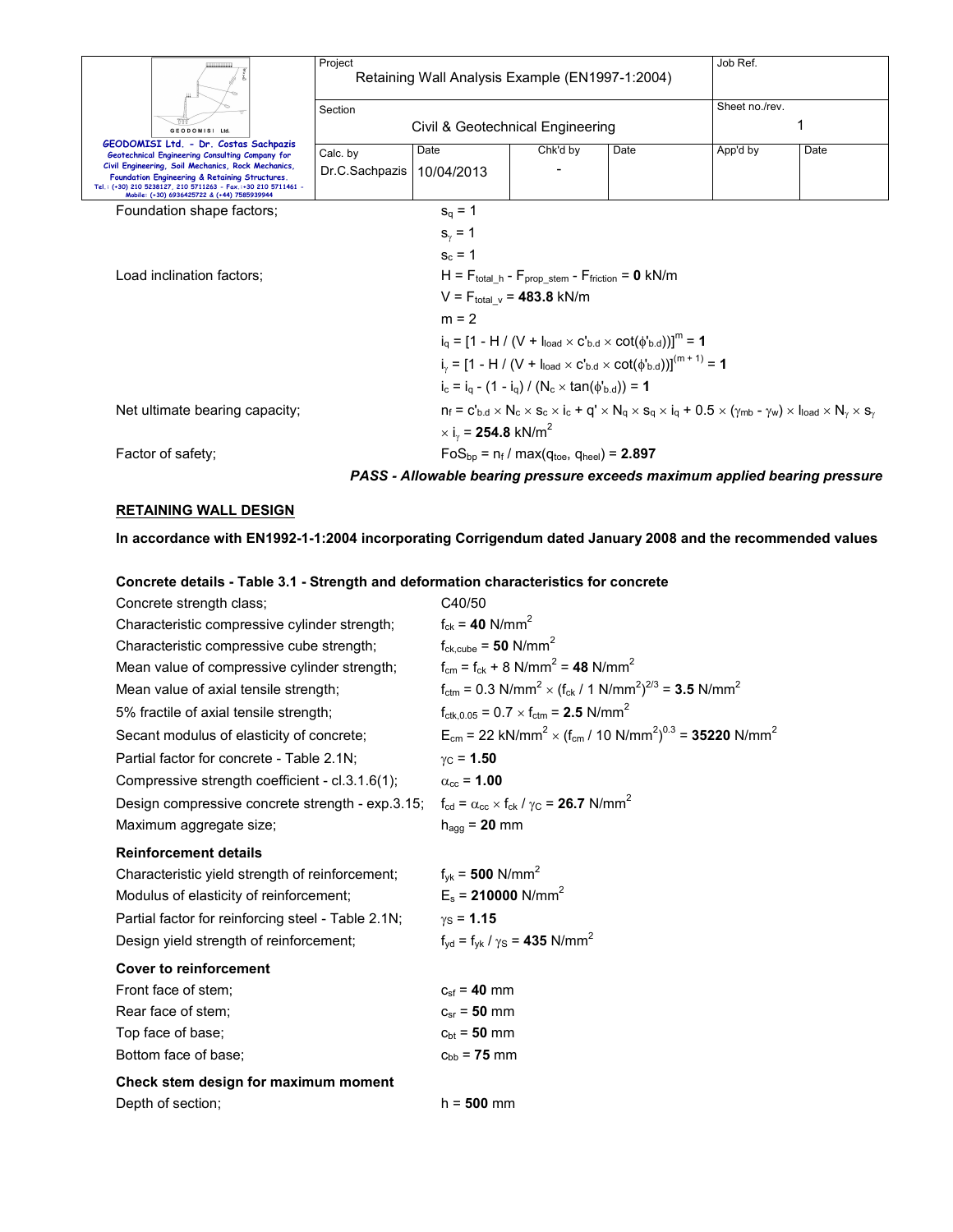|                                                                                                                                                                                                                      | Project<br>Retaining Wall Analysis Example (EN1997-1:2004) |                                                    |                                                                                                   | Job Ref.                                              |                |      |  |  |  |
|----------------------------------------------------------------------------------------------------------------------------------------------------------------------------------------------------------------------|------------------------------------------------------------|----------------------------------------------------|---------------------------------------------------------------------------------------------------|-------------------------------------------------------|----------------|------|--|--|--|
|                                                                                                                                                                                                                      | Section                                                    |                                                    |                                                                                                   |                                                       | Sheet no./rev. |      |  |  |  |
| GEODOMISI Ltd.                                                                                                                                                                                                       | Civil & Geotechnical Engineering                           |                                                    |                                                                                                   |                                                       |                |      |  |  |  |
| GEODOMISI Ltd. - Dr. Costas Sachpazis<br>Geotechnical Engineering Consulting Company for                                                                                                                             | Calc. by                                                   | Date                                               | Chk'd by                                                                                          | Date                                                  | App'd by       | Date |  |  |  |
| Civil Engineering, Soil Mechanics, Rock Mechanics,<br>Foundation Engineering & Retaining Structures.<br>Tel.: (+30) 210 5238127, 210 5711263 - Fax.:+30 210 5711461 -<br>Mobile: (+30) 6936425722 & (+44) 7585939944 | Dr.C.Sachpazis                                             | 10/04/2013                                         |                                                                                                   |                                                       |                |      |  |  |  |
| Rectangular section in flexure - Section 6.1                                                                                                                                                                         |                                                            |                                                    |                                                                                                   |                                                       |                |      |  |  |  |
| Design bending moment;                                                                                                                                                                                               |                                                            |                                                    |                                                                                                   |                                                       |                |      |  |  |  |
| Depth to tension reinforcement;                                                                                                                                                                                      |                                                            |                                                    | $d = h - c_{sr} - \phi_{sr} / 2 = 442$ mm                                                         |                                                       |                |      |  |  |  |
|                                                                                                                                                                                                                      |                                                            | K = M / ( $d^2$ × f <sub>ck</sub> ) = <b>0.013</b> |                                                                                                   |                                                       |                |      |  |  |  |
|                                                                                                                                                                                                                      |                                                            |                                                    |                                                                                                   | $K' = 0.196$                                          |                |      |  |  |  |
|                                                                                                                                                                                                                      |                                                            |                                                    |                                                                                                   | $K'$ > $K$ - No compression reinforcement is required |                |      |  |  |  |
| Lever arm;                                                                                                                                                                                                           |                                                            |                                                    | z = min(0.5 + 0.5 $\times$ (1 – 3.53 $\times$ K) <sup>0.5</sup> , 0.95) $\times$ d = 420 mm       |                                                       |                |      |  |  |  |
| Depth of neutral axis;                                                                                                                                                                                               |                                                            |                                                    | $x = 2.5 \times (d - z) = 55$ mm                                                                  |                                                       |                |      |  |  |  |
| Area of tension reinforcement required;                                                                                                                                                                              |                                                            |                                                    | $A_{sr.read} = M / (f_{yd} \times z) = 574$ mm <sup>2</sup> /m                                    |                                                       |                |      |  |  |  |
| Tension reinforcement provided;                                                                                                                                                                                      |                                                            |                                                    | 16 dia.bars @ 200 c/c                                                                             |                                                       |                |      |  |  |  |
| Area of tension reinforcement provided;                                                                                                                                                                              |                                                            |                                                    | $A_{\rm sr. prov} = \pi \times \phi_{\rm sr}^2 / (4 \times s_{\rm sr}) = 1005$ mm <sup>2</sup> /m |                                                       |                |      |  |  |  |
| Minimum area of reinforcement - exp.9.1N;                                                                                                                                                                            |                                                            |                                                    | $A_{sr,min} = max(0.26 \times f_{ctm} / f_{yk}, 0.0013) \times d = 806$ mm <sup>2</sup> /m        |                                                       |                |      |  |  |  |
| Maximum area of reinforcement - cl.9.2.1.1(3);                                                                                                                                                                       |                                                            |                                                    | $A_{sr,max} = 0.04 \times h = 20000$ mm <sup>2</sup> /m                                           |                                                       |                |      |  |  |  |
|                                                                                                                                                                                                                      |                                                            |                                                    | $max(Asr.read, Asr.min) / Asr.nrov = 0.802$                                                       |                                                       |                |      |  |  |  |

### *PASS - Area of reinforcement provided is greater than area of reinforcement required*

 $v_{\text{min}}$  = 0.035 N<sup>1/2</sup>/mm  $\times$  k<sup>3/2</sup>  $\times$  f<sub>ck</sub><sup>0.5</sup> = **0.479** N/mm<sup>2</sup>

#### **Crack control - Section 7.3**

| Limiting crack width:                       | $w_{max} = 0.3$ mm                                                                                                                                                               |
|---------------------------------------------|----------------------------------------------------------------------------------------------------------------------------------------------------------------------------------|
| Variable load factor - EN1990 - Table A1.1; | $v_2 = 0.6$                                                                                                                                                                      |
| Serviceability bending moment;              | $M_{\rm{sls}} = 71.7$ kNm/m                                                                                                                                                      |
| Tensile stress in reinforcement;            | $\sigma_s$ = M <sub>sls</sub> / (A <sub>sr.prov</sub> $\times$ z) = <b>169.8</b> N/mm <sup>2</sup>                                                                               |
| Load duration:                              | Long term                                                                                                                                                                        |
| Load duration factor:                       | $k_t = 0.4$                                                                                                                                                                      |
| Effective area of concrete in tension;      | $A_{c.eff}$ = min(2.5 $\times$ (h - d), (h – x) / 3, h / 2) = <b>145000</b> mm <sup>2</sup> /m                                                                                   |
| Mean value of concrete tensile strength;    | $f_{\text{ct.eff}} = f_{\text{ctm}} = 3.5 \text{ N/mm}^2$                                                                                                                        |
| Reinforcement ratio;                        | $\rho_{p.eff} = A_{sr.prov} / A_{c.eff} = 0.007$                                                                                                                                 |
| Modular ratio:                              | $\alpha_{\rm e}$ = E <sub>s</sub> / E <sub>cm</sub> = 5.962                                                                                                                      |
| Bond property coefficient;                  | $k_1 = 0.8$                                                                                                                                                                      |
| Strain distribution coefficient;            | $k_2 = 0.5$                                                                                                                                                                      |
|                                             | $k_3 = 3.4$                                                                                                                                                                      |
|                                             | $k_4$ = 0.425                                                                                                                                                                    |
| Maximum crack spacing - exp.7.11;           | $s_{r,max} = k_3 \times c_{sr} + k_1 \times k_2 \times k_4 \times \phi_{sr} / \rho_{p,eff} = 562$ mm                                                                             |
| Maximum crack width - exp.7.8;              | $w_k = s_{r,\text{max}} \times \text{max}(\sigma_s - k_t \times (f_{\text{cteff}} / p_{p,\text{eff}}) \times (1 + \alpha_e \times p_{p,\text{eff}}), 0.6 \times \sigma_s) / E_s$ |
|                                             | $W_k = 0.273$ mm                                                                                                                                                                 |
|                                             | $W_k$ / $W_{max}$ = 0.909                                                                                                                                                        |
|                                             | PASS - Maximum crack width is less than limiting crack width                                                                                                                     |
| Rectangular section in shear - Section 6.2  |                                                                                                                                                                                  |
| Design shear force;                         | $V = 195.7$ kN/m                                                                                                                                                                 |
|                                             | $C_{\text{Rd.c}}$ = 0.18 / $\gamma_{\text{C}}$ = 0.120                                                                                                                           |
|                                             | $k = min(1 + \sqrt{200 \text{ mm}/ d})$ , 2) = 1.673                                                                                                                             |
| Longitudinal reinforcement ratio;           | $\rho_1$ = min(A <sub>sr.prov</sub> / d, 0.02) = <b>0.002</b>                                                                                                                    |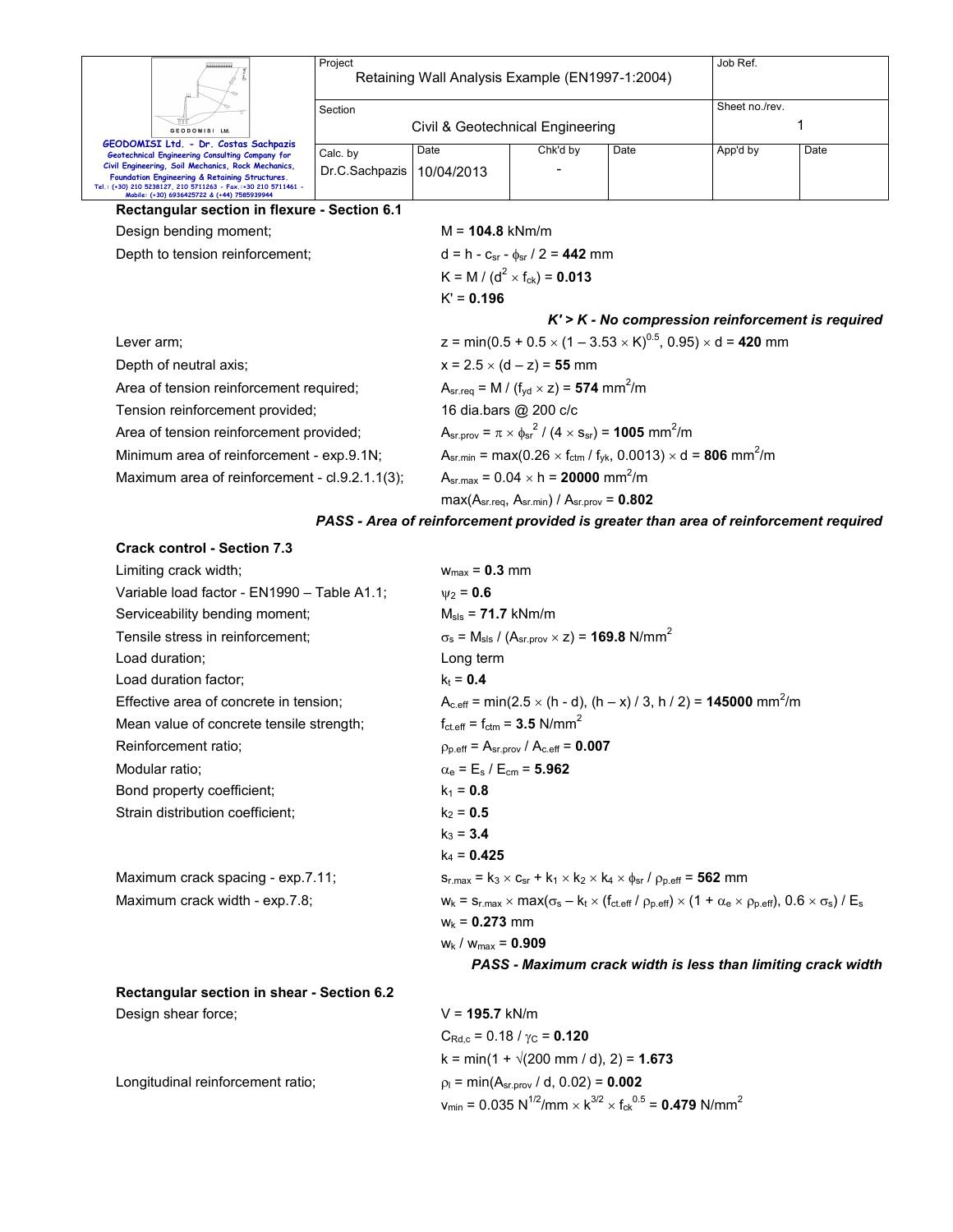|                                                                                                                                                                                                                      |                                                |                                                                                                    |                                                                                                                                                               |                                                                                                                              | Job Ref.       |      |  |  |  |
|----------------------------------------------------------------------------------------------------------------------------------------------------------------------------------------------------------------------|------------------------------------------------|----------------------------------------------------------------------------------------------------|---------------------------------------------------------------------------------------------------------------------------------------------------------------|------------------------------------------------------------------------------------------------------------------------------|----------------|------|--|--|--|
|                                                                                                                                                                                                                      | Project                                        | Retaining Wall Analysis Example (EN1997-1:2004)                                                    |                                                                                                                                                               |                                                                                                                              |                |      |  |  |  |
|                                                                                                                                                                                                                      | Section                                        |                                                                                                    |                                                                                                                                                               |                                                                                                                              | Sheet no./rev. |      |  |  |  |
| GEODOMISI Ltd.                                                                                                                                                                                                       |                                                | Civil & Geotechnical Engineering                                                                   |                                                                                                                                                               | 1                                                                                                                            |                |      |  |  |  |
| GEODOMISI Ltd. - Dr. Costas Sachpazis<br>Geotechnical Engineering Consulting Company for                                                                                                                             | Calc. by                                       | Chk'd by<br>Date<br>Date                                                                           |                                                                                                                                                               |                                                                                                                              | App'd by       | Date |  |  |  |
| Civil Engineering, Soil Mechanics, Rock Mechanics,<br>Foundation Engineering & Retaining Structures.<br>Tel.: (+30) 210 5238127, 210 5711263 - Fax.:+30 210 5711461 -<br>Mobile: (+30) 6936425722 & (+44) 7585939944 | Dr.C.Sachpazis                                 | 10/04/2013                                                                                         |                                                                                                                                                               |                                                                                                                              |                |      |  |  |  |
| Design shear resistance - exp.6.2a & 6.2b;                                                                                                                                                                           |                                                |                                                                                                    | $V_{\text{Rd.c}}$ = max( $C_{\text{Rd.c}} \times k \times (100 \text{ N}^2/\text{mm}^4 \times \rho_l \times f_{\text{ck}})^{1/3},$ $V_{\text{min}}) \times d$ |                                                                                                                              |                |      |  |  |  |
|                                                                                                                                                                                                                      |                                                | $V_{Rd.c} = 211.7$ kN/m                                                                            |                                                                                                                                                               |                                                                                                                              |                |      |  |  |  |
|                                                                                                                                                                                                                      |                                                |                                                                                                    | V / $V_{Rd.c}$ = 0.924                                                                                                                                        |                                                                                                                              |                |      |  |  |  |
|                                                                                                                                                                                                                      |                                                |                                                                                                    |                                                                                                                                                               | PASS - Design shear resistance exceeds design shear force                                                                    |                |      |  |  |  |
| Rectangular section in flexure - Section 6.1                                                                                                                                                                         |                                                |                                                                                                    |                                                                                                                                                               |                                                                                                                              |                |      |  |  |  |
| Design bending moment;                                                                                                                                                                                               |                                                |                                                                                                    |                                                                                                                                                               |                                                                                                                              |                |      |  |  |  |
| Depth to tension reinforcement;                                                                                                                                                                                      |                                                |                                                                                                    | $d = h - c_{sf} - \phi_{sx} - \phi_{sf} / 2 = 442$ mm                                                                                                         |                                                                                                                              |                |      |  |  |  |
|                                                                                                                                                                                                                      |                                                |                                                                                                    | K = M / ( $d^2$ × f <sub>ck</sub> ) = 0.009                                                                                                                   |                                                                                                                              |                |      |  |  |  |
|                                                                                                                                                                                                                      |                                                | $K' = 0.196$                                                                                       |                                                                                                                                                               |                                                                                                                              |                |      |  |  |  |
|                                                                                                                                                                                                                      |                                                |                                                                                                    |                                                                                                                                                               | $K'$ > $K$ - No compression reinforcement is required                                                                        |                |      |  |  |  |
| Lever arm;                                                                                                                                                                                                           |                                                |                                                                                                    | z = min(0.5 + 0.5 $\times$ (1 – 3.53 $\times$ K) <sup>0.5</sup> , 0.95) $\times$ d = 420 mm                                                                   |                                                                                                                              |                |      |  |  |  |
| Depth of neutral axis;                                                                                                                                                                                               |                                                |                                                                                                    | $x = 2.5 \times (d - z) = 55$ mm                                                                                                                              |                                                                                                                              |                |      |  |  |  |
| Area of tension reinforcement required;                                                                                                                                                                              |                                                |                                                                                                    | $A_{\rm sf.req} = M / (f_{\rm yd} \times z) = 398$ mm <sup>2</sup> /m                                                                                         |                                                                                                                              |                |      |  |  |  |
| Tension reinforcement provided;                                                                                                                                                                                      |                                                |                                                                                                    | 16 dia.bars @ 225 c/c                                                                                                                                         |                                                                                                                              |                |      |  |  |  |
|                                                                                                                                                                                                                      | Area of tension reinforcement provided;        |                                                                                                    | $A_{\rm sf.prov} = \pi \times \phi_{\rm sf}^2 / (4 \times s_{\rm sf}) = 894 \, \text{mm}^2/\text{m}$                                                          |                                                                                                                              |                |      |  |  |  |
| Minimum area of reinforcement - exp.9.1N;                                                                                                                                                                            |                                                |                                                                                                    |                                                                                                                                                               | $A_{\rm sf.min}$ = max(0.26 $\times$ f <sub>ctm</sub> / f <sub>yk</sub> , 0.0013) $\times$ d = <b>806</b> mm <sup>2</sup> /m |                |      |  |  |  |
|                                                                                                                                                                                                                      | Maximum area of reinforcement - cl.9.2.1.1(3); |                                                                                                    | $A_{\rm sf, max}$ = 0.04 $\times$ h = 20000 mm <sup>2</sup> /m                                                                                                |                                                                                                                              |                |      |  |  |  |
|                                                                                                                                                                                                                      |                                                |                                                                                                    | $max(Asf.read, Asf.min) / Asf.prov = 0.902$                                                                                                                   |                                                                                                                              |                |      |  |  |  |
|                                                                                                                                                                                                                      |                                                |                                                                                                    |                                                                                                                                                               | PASS - Area of reinforcement provided is greater than area of reinforcement required                                         |                |      |  |  |  |
| <b>Crack control - Section 7.3</b>                                                                                                                                                                                   |                                                |                                                                                                    |                                                                                                                                                               |                                                                                                                              |                |      |  |  |  |
| Limiting crack width;                                                                                                                                                                                                |                                                |                                                                                                    | $w_{max} = 0.3$ mm                                                                                                                                            |                                                                                                                              |                |      |  |  |  |
|                                                                                                                                                                                                                      | Variable load factor - EN1990 - Table A1.1;    |                                                                                                    | $\psi_2 = 0.6$                                                                                                                                                |                                                                                                                              |                |      |  |  |  |
| Serviceability bending moment;                                                                                                                                                                                       |                                                |                                                                                                    | $M_{\rm sls}$ = 49.5 kNm/m                                                                                                                                    |                                                                                                                              |                |      |  |  |  |
| Tensile stress in reinforcement:                                                                                                                                                                                     |                                                | $\sigma_s$ = M <sub>sls</sub> / (A <sub>sf.prov</sub> $\times$ z) = <b>131.8</b> N/mm <sup>2</sup> |                                                                                                                                                               |                                                                                                                              |                |      |  |  |  |
| Load duration;                                                                                                                                                                                                       |                                                |                                                                                                    | Long term                                                                                                                                                     |                                                                                                                              |                |      |  |  |  |
| Load duration factor;                                                                                                                                                                                                |                                                | $k_t = 0.4$                                                                                        |                                                                                                                                                               |                                                                                                                              |                |      |  |  |  |
| Effective area of concrete in tension;                                                                                                                                                                               |                                                | $A_{c.eff}$ = min(2.5 $\times$ (h - d), (h – x) / 3, h / 2) = <b>145000</b> mm <sup>2</sup> /m     |                                                                                                                                                               |                                                                                                                              |                |      |  |  |  |
| Mean value of concrete tensile strength;                                                                                                                                                                             |                                                | $f_{\text{ct.eff}} = f_{\text{ctm}} = 3.5 \text{ N/mm}^2$                                          |                                                                                                                                                               |                                                                                                                              |                |      |  |  |  |
| Reinforcement ratio;                                                                                                                                                                                                 |                                                | $p_{p,eff} = A_{sf,prov} / A_{c,eff} = 0.006$                                                      |                                                                                                                                                               |                                                                                                                              |                |      |  |  |  |
| Modular ratio;                                                                                                                                                                                                       |                                                | $\alpha_{\rm e}$ = E <sub>s</sub> / E <sub>cm</sub> = 5.962                                        |                                                                                                                                                               |                                                                                                                              |                |      |  |  |  |
| Bond property coefficient;                                                                                                                                                                                           |                                                | $k_1 = 0.8$                                                                                        |                                                                                                                                                               |                                                                                                                              |                |      |  |  |  |

Maximum crack spacing - exp.7.11;  $s_{r,max} = k_3 \times c_{sf} + k_1 \times k_2 \times k_4 \times \phi_{sf} / \rho_{p,eff} = 577$  mm Maximum crack width - exp.7.8;  $w_k = s_{r,\text{max}} \times \text{max}(\sigma_s - k_t \times (f_{\text{cteff}} / \rho_{p,\text{eff}}) \times (1 + \alpha_e \times \rho_{p,\text{eff}}), 0.6 \times \sigma_s) / E_s$ wk = **0.217** mm wk / wmax = **0.725**

*PASS - Maximum crack width is less than limiting crack width* 

**Rectangular section in shear - Section 6.2**  Design shear force; V = 195.7 kN/m

Strain distribution coefficient;  $k_2 = 0.5$ 

 $k_3 = 3.4$ k4 = **0.425**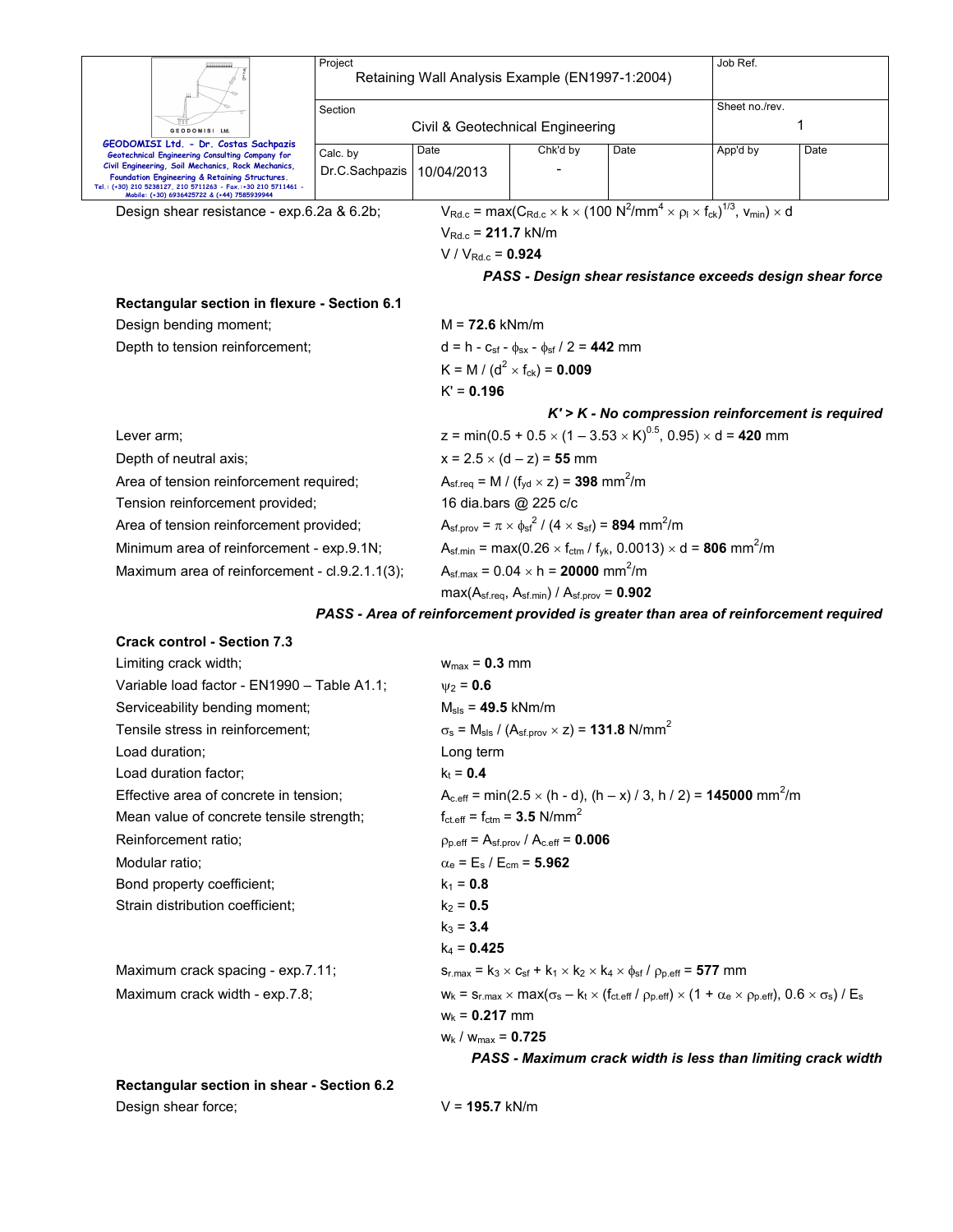|                                                                                                                                                                                                                                                                                                                  | Project                    | Retaining Wall Analysis Example (EN1997-1:2004)                          | Job Ref.                                                                                                                                                                                 |                                                                                                                            |                                                                                                                      |      |  |  |  |
|------------------------------------------------------------------------------------------------------------------------------------------------------------------------------------------------------------------------------------------------------------------------------------------------------------------|----------------------------|--------------------------------------------------------------------------|------------------------------------------------------------------------------------------------------------------------------------------------------------------------------------------|----------------------------------------------------------------------------------------------------------------------------|----------------------------------------------------------------------------------------------------------------------|------|--|--|--|
|                                                                                                                                                                                                                                                                                                                  | Section                    |                                                                          |                                                                                                                                                                                          |                                                                                                                            | Sheet no./rev.                                                                                                       |      |  |  |  |
| GEODOMISI Ltd.                                                                                                                                                                                                                                                                                                   |                            | Civil & Geotechnical Engineering                                         | 1                                                                                                                                                                                        |                                                                                                                            |                                                                                                                      |      |  |  |  |
| GEODOMISI Ltd. - Dr. Costas Sachpazis<br>Geotechnical Engineering Consulting Company for<br>Civil Engineering, Soil Mechanics, Rock Mechanics,<br>Foundation Engineering & Retaining Structures.<br>Tel.: (+30) 210 5238127, 210 5711263 - Fax.:+30 210 5711461 -<br>Mobile: (+30) 6936425722 & (+44) 7585939944 | Calc. by<br>Dr.C.Sachpazis | Date<br>10/04/2013                                                       | Chk'd by                                                                                                                                                                                 | Date                                                                                                                       | App'd by                                                                                                             | Date |  |  |  |
|                                                                                                                                                                                                                                                                                                                  |                            |                                                                          | $C_{\text{Rd},c}$ = 0.18 / $\gamma_{\text{C}}$ = 0.120                                                                                                                                   |                                                                                                                            |                                                                                                                      |      |  |  |  |
|                                                                                                                                                                                                                                                                                                                  |                            |                                                                          | $k = min(1 + \sqrt{200 \text{ mm}/ d})$ , 2) = 1.673                                                                                                                                     |                                                                                                                            |                                                                                                                      |      |  |  |  |
| Longitudinal reinforcement ratio;                                                                                                                                                                                                                                                                                |                            |                                                                          | $p_1 = min(A_{sf.prov} / d, 0.02) = 0.002$                                                                                                                                               |                                                                                                                            |                                                                                                                      |      |  |  |  |
|                                                                                                                                                                                                                                                                                                                  |                            |                                                                          |                                                                                                                                                                                          | $v_{\text{min}} = 0.035 \text{ N}^{1/2}/\text{mm} \times \text{K}^{3/2} \times f_{\text{ck}}^{0.5} = 0.479 \text{ N/mm}^2$ |                                                                                                                      |      |  |  |  |
| Design shear resistance - exp.6.2a & 6.2b;                                                                                                                                                                                                                                                                       |                            |                                                                          | $V_{\text{Rd.c}}$ = max( $C_{\text{Rd.c}} \times k \times (100 \text{ N}^2/\text{mm}^4 \times \rho_l \times f_{\text{ck}})^{1/3}$ , $V_{\text{min}} \times d$<br>$V_{Rd.c} = 211.7$ kN/m |                                                                                                                            |                                                                                                                      |      |  |  |  |
|                                                                                                                                                                                                                                                                                                                  |                            |                                                                          |                                                                                                                                                                                          |                                                                                                                            |                                                                                                                      |      |  |  |  |
|                                                                                                                                                                                                                                                                                                                  |                            | $V / V_{Rd.c} = 0.924$                                                   |                                                                                                                                                                                          |                                                                                                                            |                                                                                                                      |      |  |  |  |
|                                                                                                                                                                                                                                                                                                                  |                            |                                                                          |                                                                                                                                                                                          |                                                                                                                            | PASS - Design shear resistance exceeds design shear force                                                            |      |  |  |  |
| Horizontal reinforcement parallel to face of stem - Section 9.6                                                                                                                                                                                                                                                  |                            |                                                                          |                                                                                                                                                                                          |                                                                                                                            |                                                                                                                      |      |  |  |  |
| Minimum area of reinforcement - cl.9.6.3(1);                                                                                                                                                                                                                                                                     |                            |                                                                          |                                                                                                                                                                                          |                                                                                                                            | $A_{\text{sx.req}} = \max(0.25 \times A_{\text{sr.prov}}, 0.001 \times t_{\text{stem}}) = 500 \text{ mm}^2/\text{m}$ |      |  |  |  |
| Maximum spacing of reinforcement - cl.9.6.3(2);                                                                                                                                                                                                                                                                  |                            | $S_{sx\_max}$ = 400 mm                                                   |                                                                                                                                                                                          |                                                                                                                            |                                                                                                                      |      |  |  |  |
| Transverse reinforcement provided;                                                                                                                                                                                                                                                                               |                            |                                                                          | 10 dia.bars @ 200 c/c                                                                                                                                                                    |                                                                                                                            |                                                                                                                      |      |  |  |  |
| Area of transverse reinforcement provided;                                                                                                                                                                                                                                                                       |                            |                                                                          | $A_{sx,prov} = \pi \times \phi_{sx}^2 / (4 \times s_{sx}) = 393$ mm <sup>2</sup> /m                                                                                                      |                                                                                                                            |                                                                                                                      |      |  |  |  |
|                                                                                                                                                                                                                                                                                                                  |                            |                                                                          |                                                                                                                                                                                          |                                                                                                                            | FAIL - Area of reinforcement provided is less than area of reinforcement required                                    |      |  |  |  |
| Check base design                                                                                                                                                                                                                                                                                                |                            |                                                                          |                                                                                                                                                                                          |                                                                                                                            |                                                                                                                      |      |  |  |  |
| Depth of section;                                                                                                                                                                                                                                                                                                |                            | $h = 500$ mm                                                             |                                                                                                                                                                                          |                                                                                                                            |                                                                                                                      |      |  |  |  |
| Rectangular section in flexure - Section 6.1                                                                                                                                                                                                                                                                     |                            |                                                                          |                                                                                                                                                                                          |                                                                                                                            |                                                                                                                      |      |  |  |  |
| Design bending moment at toe;                                                                                                                                                                                                                                                                                    |                            | $M = 270.7$ kNm/m                                                        |                                                                                                                                                                                          |                                                                                                                            |                                                                                                                      |      |  |  |  |
| Depth to tension reinforcement;                                                                                                                                                                                                                                                                                  |                            |                                                                          | $d = h - c_{bb} - \phi_{bb} / 2 = 415$ mm                                                                                                                                                |                                                                                                                            |                                                                                                                      |      |  |  |  |
|                                                                                                                                                                                                                                                                                                                  |                            | K = M / ( $d^2$ × f <sub>ck</sub> ) = 0.039                              |                                                                                                                                                                                          |                                                                                                                            |                                                                                                                      |      |  |  |  |
|                                                                                                                                                                                                                                                                                                                  |                            | $K' = 0.196$                                                             |                                                                                                                                                                                          |                                                                                                                            |                                                                                                                      |      |  |  |  |
|                                                                                                                                                                                                                                                                                                                  |                            |                                                                          |                                                                                                                                                                                          |                                                                                                                            | $K'$ > $K$ - No compression reinforcement is required                                                                |      |  |  |  |
| Lever arm;                                                                                                                                                                                                                                                                                                       |                            |                                                                          |                                                                                                                                                                                          |                                                                                                                            | z = min(0.5 + 0.5 $\times$ (1 – 3.53 $\times$ K) <sup>0.5</sup> , 0.95) $\times$ d = <b>394</b> mm                   |      |  |  |  |
| Depth of neutral axis;                                                                                                                                                                                                                                                                                           |                            |                                                                          | $x = 2.5 \times (d - z) = 52$ mm                                                                                                                                                         |                                                                                                                            |                                                                                                                      |      |  |  |  |
| Area of tension reinforcement required;                                                                                                                                                                                                                                                                          |                            |                                                                          | $A_{\text{bb}.\text{req}} = M / (f_{\text{yd}} \times z) = 1579 \text{ mm}^2/\text{m}$                                                                                                   |                                                                                                                            |                                                                                                                      |      |  |  |  |
| Tension reinforcement provided;                                                                                                                                                                                                                                                                                  |                            |                                                                          | 20 dia.bars @ 125 c/c                                                                                                                                                                    |                                                                                                                            |                                                                                                                      |      |  |  |  |
| Area of tension reinforcement provided;                                                                                                                                                                                                                                                                          |                            |                                                                          |                                                                                                                                                                                          | $A_{\text{bb}.\text{prov}} = \pi \times \phi_{\text{bb}}^2 / (4 \times s_{\text{bb}}) = 2513 \text{ mm}^2/\text{m}$        |                                                                                                                      |      |  |  |  |
| Minimum area of reinforcement - exp.9.1N;                                                                                                                                                                                                                                                                        |                            |                                                                          | $A_{\text{bb,min}} = \max(0.26 \times f_{\text{ctm}} / f_{\text{yk}}, 0.0013) \times d = 757 \text{ mm}^2/\text{m}$                                                                      |                                                                                                                            |                                                                                                                      |      |  |  |  |
| Maximum area of reinforcement - cl.9.2.1.1(3);                                                                                                                                                                                                                                                                   |                            |                                                                          | $A_{bb,max} = 0.04 \times h = 20000 \text{ mm}^2/\text{m}$                                                                                                                               |                                                                                                                            |                                                                                                                      |      |  |  |  |
|                                                                                                                                                                                                                                                                                                                  |                            | $max(A_{bb\text{.reg}}, A_{bb\text{.min}}) / A_{bb\text{.prov}} = 0.628$ |                                                                                                                                                                                          |                                                                                                                            |                                                                                                                      |      |  |  |  |
|                                                                                                                                                                                                                                                                                                                  |                            |                                                                          |                                                                                                                                                                                          |                                                                                                                            | PASS - Area of reinforcement provided is greater than area of reinforcement required                                 |      |  |  |  |
| <b>Crack control - Section 7.3</b>                                                                                                                                                                                                                                                                               |                            |                                                                          |                                                                                                                                                                                          |                                                                                                                            |                                                                                                                      |      |  |  |  |
| Limiting crack width;                                                                                                                                                                                                                                                                                            |                            | $w_{max} = 0.3$ mm                                                       |                                                                                                                                                                                          |                                                                                                                            |                                                                                                                      |      |  |  |  |
| Variable load factor - EN1990 - Table A1.1;                                                                                                                                                                                                                                                                      |                            | $\psi_2 = 0.6$                                                           |                                                                                                                                                                                          |                                                                                                                            |                                                                                                                      |      |  |  |  |
| Serviceability bending moment;                                                                                                                                                                                                                                                                                   |                            | $M_{\rm sls}$ = 189.6 kNm/m                                              |                                                                                                                                                                                          |                                                                                                                            |                                                                                                                      |      |  |  |  |
| Tensile stress in reinforcement;                                                                                                                                                                                                                                                                                 |                            |                                                                          | $\sigma_s$ = M <sub>sls</sub> / (A <sub>bb.prov</sub> $\times$ z) = <b>191.4</b> N/mm <sup>2</sup>                                                                                       |                                                                                                                            |                                                                                                                      |      |  |  |  |
| Load duration;                                                                                                                                                                                                                                                                                                   |                            | Long term                                                                |                                                                                                                                                                                          |                                                                                                                            |                                                                                                                      |      |  |  |  |
| Load duration factor;                                                                                                                                                                                                                                                                                            |                            | $k_t = 0.4$                                                              |                                                                                                                                                                                          |                                                                                                                            |                                                                                                                      |      |  |  |  |
| Effective area of concrete in tension;                                                                                                                                                                                                                                                                           |                            |                                                                          |                                                                                                                                                                                          |                                                                                                                            | $A_{c,eff}$ = min(2.5 $\times$ (h - d), (h – x) / 3, h / 2) = <b>149375</b> mm <sup>2</sup> /m                       |      |  |  |  |

Mean value of concrete tensile strength;

Reinforcement ratio;  $\rho_{p.eff} = A_{bb.prov} / A_{c.eff} = 0.017$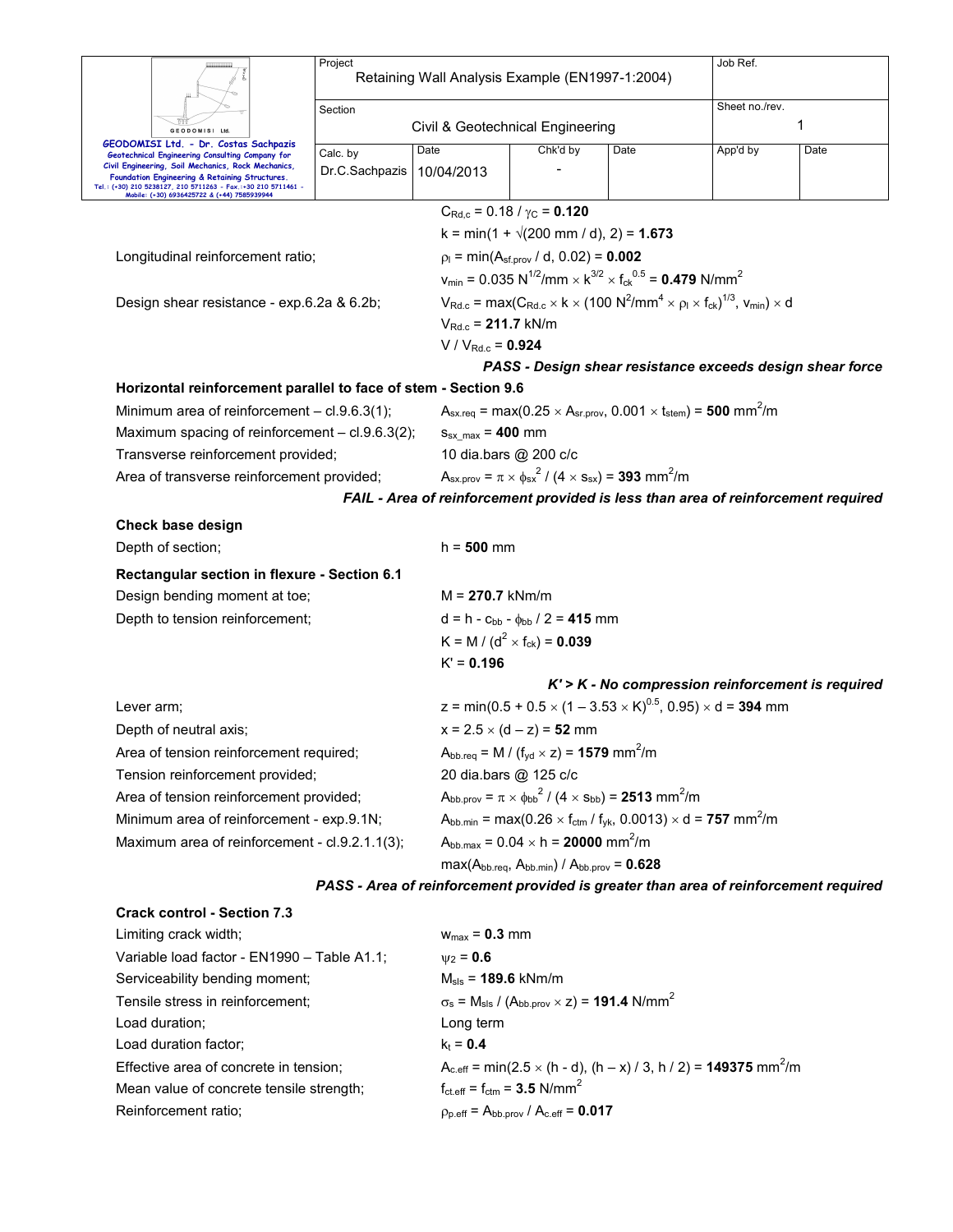| GEODOMISI Ltd.                                                                                               | Project                                      | Retaining Wall Analysis Example (EN1997-1:2004) |                                                                   |                                                                                                                                   | Job Ref.       |                                                                                                                                                                                         |                                                                                      |  |  |  |
|--------------------------------------------------------------------------------------------------------------|----------------------------------------------|-------------------------------------------------|-------------------------------------------------------------------|-----------------------------------------------------------------------------------------------------------------------------------|----------------|-----------------------------------------------------------------------------------------------------------------------------------------------------------------------------------------|--------------------------------------------------------------------------------------|--|--|--|
|                                                                                                              | Section                                      |                                                 |                                                                   |                                                                                                                                   | Sheet no./rev. |                                                                                                                                                                                         |                                                                                      |  |  |  |
|                                                                                                              | Civil & Geotechnical Engineering             |                                                 |                                                                   |                                                                                                                                   | 1              |                                                                                                                                                                                         |                                                                                      |  |  |  |
| GEODOMISI Ltd. - Dr. Costas Sachpazis<br>Geotechnical Engineering Consulting Company for                     |                                              | Calc. by                                        | Date                                                              | Chk'd by                                                                                                                          | Date           | App'd by                                                                                                                                                                                | Date                                                                                 |  |  |  |
| Civil Engineering, Soil Mechanics, Rock Mechanics,<br>Foundation Engineering & Retaining Structures.         |                                              | Dr.C.Sachpazis                                  | 10/04/2013                                                        |                                                                                                                                   |                |                                                                                                                                                                                         |                                                                                      |  |  |  |
| Tel.: (+30) 210 5238127, 210 5711263 - Fax.:+30 210 5711461 -<br>Mobile: (+30) 6936425722 & (+44) 7585939944 |                                              |                                                 |                                                                   |                                                                                                                                   |                |                                                                                                                                                                                         |                                                                                      |  |  |  |
| Modular ratio;                                                                                               |                                              |                                                 | $\alpha_{\rm e}$ = E <sub>s</sub> / E <sub>cm</sub> = 5.962       |                                                                                                                                   |                |                                                                                                                                                                                         |                                                                                      |  |  |  |
| Bond property coefficient;                                                                                   |                                              |                                                 | $k_1 = 0.8$                                                       |                                                                                                                                   |                |                                                                                                                                                                                         |                                                                                      |  |  |  |
|                                                                                                              | Strain distribution coefficient;             |                                                 | $k_2 = 0.5$                                                       |                                                                                                                                   |                |                                                                                                                                                                                         |                                                                                      |  |  |  |
|                                                                                                              |                                              |                                                 | $k_3 = 3.4$                                                       |                                                                                                                                   |                |                                                                                                                                                                                         |                                                                                      |  |  |  |
|                                                                                                              |                                              |                                                 | $k_4$ = 0.425                                                     |                                                                                                                                   |                |                                                                                                                                                                                         |                                                                                      |  |  |  |
|                                                                                                              | Maximum crack spacing - exp.7.11;            |                                                 |                                                                   | $s_{r,max} = k_3 \times c_{bb} + k_1 \times k_2 \times k_4 \times \phi_{bb} / \rho_{p,eff} = 457$ mm                              |                |                                                                                                                                                                                         |                                                                                      |  |  |  |
|                                                                                                              | Maximum crack width - exp.7.8;               |                                                 |                                                                   |                                                                                                                                   |                | $w_k = s_{r,\text{max}} \times \text{max}(\sigma_s - k_t \times (f_{\text{ct.eff}} / \rho_{p,\text{eff}}) \times (1 + \alpha_e \times \rho_{p,\text{eff}}), 0.6 \times \sigma_s) / E_s$ |                                                                                      |  |  |  |
|                                                                                                              |                                              |                                                 | $W_k = 0.25$ mm                                                   |                                                                                                                                   |                |                                                                                                                                                                                         |                                                                                      |  |  |  |
|                                                                                                              |                                              |                                                 | $W_k / W_{max} = 0.833$                                           |                                                                                                                                   |                |                                                                                                                                                                                         |                                                                                      |  |  |  |
|                                                                                                              |                                              |                                                 |                                                                   | PASS - Maximum crack width is less than limiting crack width                                                                      |                |                                                                                                                                                                                         |                                                                                      |  |  |  |
|                                                                                                              | Rectangular section in shear - Section 6.2   |                                                 |                                                                   |                                                                                                                                   |                |                                                                                                                                                                                         |                                                                                      |  |  |  |
| Design shear force;                                                                                          |                                              |                                                 |                                                                   | $V = 216.6$ kN/m                                                                                                                  |                |                                                                                                                                                                                         |                                                                                      |  |  |  |
|                                                                                                              |                                              |                                                 |                                                                   | $C_{\text{Rd},c}$ = 0.18 / $\gamma_{\text{C}}$ = 0.120                                                                            |                |                                                                                                                                                                                         |                                                                                      |  |  |  |
|                                                                                                              |                                              |                                                 |                                                                   | k = min(1 + $\sqrt{(200 \text{ mm } / \text{ d})}$ , 2) = 1.694                                                                   |                |                                                                                                                                                                                         |                                                                                      |  |  |  |
|                                                                                                              | Longitudinal reinforcement ratio;            |                                                 |                                                                   | $p_1 = min(A_{bb.prov} / d, 0.02) = 0.006$                                                                                        |                |                                                                                                                                                                                         |                                                                                      |  |  |  |
|                                                                                                              |                                              |                                                 |                                                                   | $v_{\text{min}} = 0.035 \text{ N}^{1/2}/\text{mm} \times \text{K}^{3/2} \times \text{f}_{\text{ck}}^{0.5} = 0.488 \text{ N/mm}^2$ |                |                                                                                                                                                                                         |                                                                                      |  |  |  |
|                                                                                                              | Design shear resistance - exp.6.2a & 6.2b;   |                                                 |                                                                   |                                                                                                                                   |                | $V_{\text{Rd.c}}$ = max( $C_{\text{Rd.c}} \times k \times (100 \text{ N}^2/\text{mm}^4 \times \rho_l \times f_{\text{ck}})^{1/3}$ , $V_{\text{min}}$ ) × d                              |                                                                                      |  |  |  |
|                                                                                                              |                                              |                                                 | $V_{Rd.c}$ = 244.1 kN/m                                           |                                                                                                                                   |                |                                                                                                                                                                                         |                                                                                      |  |  |  |
|                                                                                                              |                                              |                                                 |                                                                   | $V / V_{Rd.c} = 0.887$                                                                                                            |                |                                                                                                                                                                                         |                                                                                      |  |  |  |
|                                                                                                              |                                              |                                                 |                                                                   |                                                                                                                                   |                |                                                                                                                                                                                         | PASS - Design shear resistance exceeds design shear force                            |  |  |  |
|                                                                                                              | Rectangular section in flexure - Section 6.1 |                                                 |                                                                   |                                                                                                                                   |                |                                                                                                                                                                                         |                                                                                      |  |  |  |
|                                                                                                              | Design bending moment at heel;               |                                                 | $M = 170.6$ kNm/m                                                 |                                                                                                                                   |                |                                                                                                                                                                                         |                                                                                      |  |  |  |
| Depth to tension reinforcement;                                                                              |                                              |                                                 | $d = h - c_{bt} - \phi_{bt} / 2 = 440$ mm                         |                                                                                                                                   |                |                                                                                                                                                                                         |                                                                                      |  |  |  |
|                                                                                                              |                                              |                                                 | K = M / ( $d^2$ × f <sub>ck</sub> ) = 0.022                       |                                                                                                                                   |                |                                                                                                                                                                                         |                                                                                      |  |  |  |
|                                                                                                              |                                              |                                                 | K' = 0.196                                                        |                                                                                                                                   |                |                                                                                                                                                                                         |                                                                                      |  |  |  |
|                                                                                                              |                                              |                                                 |                                                                   |                                                                                                                                   |                |                                                                                                                                                                                         | $K'$ > $K$ - No compression reinforcement is required                                |  |  |  |
| Lever arm;                                                                                                   |                                              |                                                 |                                                                   | z = min(0.5 + 0.5 $\times$ (1 – 3.53 $\times$ K) <sup>0.5</sup> , 0.95) $\times$ d = 418 mm                                       |                |                                                                                                                                                                                         |                                                                                      |  |  |  |
|                                                                                                              | Depth of neutral axis;                       |                                                 | $x = 2.5 \times (d - z) = 55$ mm                                  |                                                                                                                                   |                |                                                                                                                                                                                         |                                                                                      |  |  |  |
| Area of tension reinforcement required;                                                                      |                                              |                                                 |                                                                   | $A_{\text{bt.req}} = M / (f_{\text{yd}} \times z) = 939 \text{ mm}^2/\text{m}$                                                    |                |                                                                                                                                                                                         |                                                                                      |  |  |  |
| Tension reinforcement provided;                                                                              |                                              | 20 dia.bars @ 175 c/c                           |                                                                   |                                                                                                                                   |                |                                                                                                                                                                                         |                                                                                      |  |  |  |
| Area of tension reinforcement provided;                                                                      |                                              |                                                 |                                                                   | $A_{\text{bt.prov}} = \pi \times \phi_{\text{bt}}^2 / (4 \times s_{\text{bt}}) = 1795 \text{ mm}^2/\text{m}$                      |                |                                                                                                                                                                                         |                                                                                      |  |  |  |
| Minimum area of reinforcement - exp.9.1N;                                                                    |                                              |                                                 |                                                                   | $A_{\text{bt,min}} = \max(0.26 \times f_{\text{ctm}} / f_{\text{yk}} , 0.0013) \times d = 803 \text{ mm}^2/\text{m}$              |                |                                                                                                                                                                                         |                                                                                      |  |  |  |
| Maximum area of reinforcement - cl.9.2.1.1(3);                                                               |                                              |                                                 | $A_{\text{bt.max}} = 0.04 \times h = 20000 \text{ mm}^2/\text{m}$ |                                                                                                                                   |                |                                                                                                                                                                                         |                                                                                      |  |  |  |
|                                                                                                              |                                              |                                                 |                                                                   | $max(A_{bt,req}, A_{bt,min}) / A_{bt,prov} = 0.523$                                                                               |                |                                                                                                                                                                                         |                                                                                      |  |  |  |
|                                                                                                              |                                              |                                                 |                                                                   |                                                                                                                                   |                |                                                                                                                                                                                         | PASS - Area of reinforcement provided is greater than area of reinforcement required |  |  |  |
|                                                                                                              | <b>Crack control - Section 7.3</b>           |                                                 |                                                                   |                                                                                                                                   |                |                                                                                                                                                                                         |                                                                                      |  |  |  |
| Limiting crack width;                                                                                        |                                              |                                                 | $w_{max} = 0.3$ mm                                                |                                                                                                                                   |                |                                                                                                                                                                                         |                                                                                      |  |  |  |
| Variable load factor - FN1990 - Table A1 1:                                                                  |                                              |                                                 | $\mu_0 = 0.6$                                                     |                                                                                                                                   |                |                                                                                                                                                                                         |                                                                                      |  |  |  |

| Limiting crack width:                       | $W_{\text{max}} = 0.3$ mm                                                                          |
|---------------------------------------------|----------------------------------------------------------------------------------------------------|
| Variable load factor - EN1990 - Table A1.1; | $W_2 = 0.6$                                                                                        |
| Serviceability bending moment;              | $M_{\rm sls}$ = 156.3 kNm/m                                                                        |
| Tensile stress in reinforcement;            | $\sigma_s$ = M <sub>sls</sub> / (A <sub>bt.prov</sub> $\times$ z) = <b>208.3</b> N/mm <sup>2</sup> |
| Load duration;                              | Long term                                                                                          |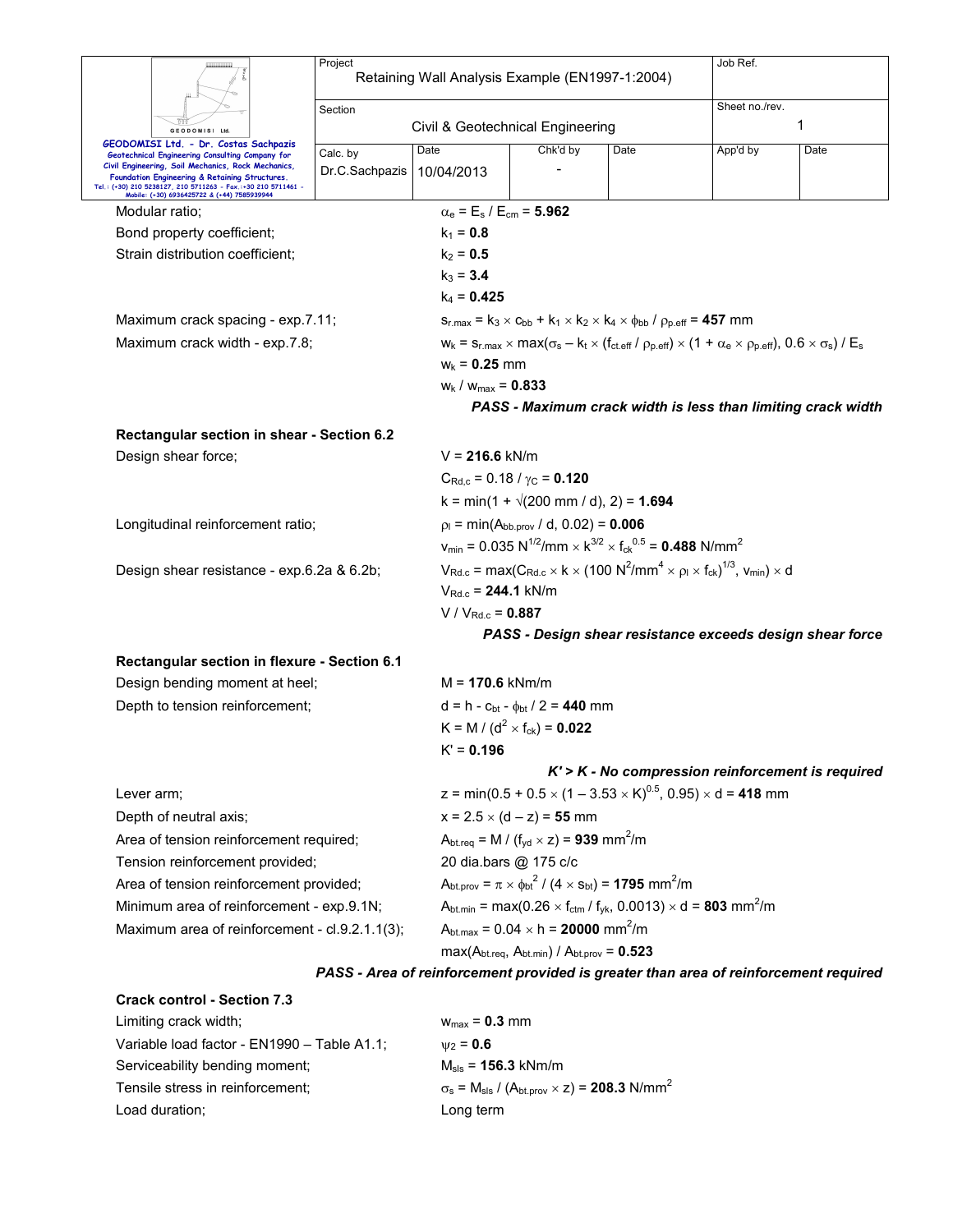|                                                                                                              | Project                                    |                                                                                                                                             | Job Ref.                                                                                                                                                                                 |                                                                                                                                                      |          |      |  |  |  |
|--------------------------------------------------------------------------------------------------------------|--------------------------------------------|---------------------------------------------------------------------------------------------------------------------------------------------|------------------------------------------------------------------------------------------------------------------------------------------------------------------------------------------|------------------------------------------------------------------------------------------------------------------------------------------------------|----------|------|--|--|--|
|                                                                                                              |                                            | Retaining Wall Analysis Example (EN1997-1:2004)                                                                                             |                                                                                                                                                                                          |                                                                                                                                                      |          |      |  |  |  |
|                                                                                                              | Section                                    |                                                                                                                                             | Sheet no./rev.                                                                                                                                                                           |                                                                                                                                                      |          |      |  |  |  |
| GEODOMISI Ltd                                                                                                |                                            | Civil & Geotechnical Engineering                                                                                                            | 1                                                                                                                                                                                        |                                                                                                                                                      |          |      |  |  |  |
| GEODOMISI Ltd. - Dr. Costas Sachpazis<br>Geotechnical Engineering Consulting Company for                     | Calc. by                                   | Date                                                                                                                                        | Chk'd by                                                                                                                                                                                 | Date                                                                                                                                                 | App'd by | Date |  |  |  |
| Civil Engineering, Soil Mechanics, Rock Mechanics,<br>Foundation Engineering & Retaining Structures.         | Dr.C.Sachpazis                             | 10/04/2013                                                                                                                                  |                                                                                                                                                                                          |                                                                                                                                                      |          |      |  |  |  |
| Tel.: (+30) 210 5238127, 210 5711263 - Fax.:+30 210 5711461 -<br>Mobile: (+30) 6936425722 & (+44) 7585939944 |                                            |                                                                                                                                             |                                                                                                                                                                                          |                                                                                                                                                      |          |      |  |  |  |
| Load duration factor;                                                                                        |                                            | $k_t = 0.4$                                                                                                                                 |                                                                                                                                                                                          |                                                                                                                                                      |          |      |  |  |  |
| Effective area of concrete in tension;                                                                       |                                            |                                                                                                                                             |                                                                                                                                                                                          | $A_{c,eff}$ = min(2.5 $\times$ (h - d), (h – x) / 3, h / 2) = <b>148333</b> mm <sup>2</sup> /m                                                       |          |      |  |  |  |
| Mean value of concrete tensile strength;                                                                     |                                            |                                                                                                                                             | $f_{\text{ct.eff}} = f_{\text{ctm}} = 3.5 \text{ N/mm}^2$                                                                                                                                |                                                                                                                                                      |          |      |  |  |  |
| Reinforcement ratio;                                                                                         |                                            |                                                                                                                                             | $\rho_{p.eff} = A_{bt.prov} / A_{c.eff} = 0.012$                                                                                                                                         |                                                                                                                                                      |          |      |  |  |  |
| Modular ratio;                                                                                               |                                            |                                                                                                                                             | $\alpha_e = E_s / E_{cm} = 5.962$                                                                                                                                                        |                                                                                                                                                      |          |      |  |  |  |
| Bond property coefficient;                                                                                   |                                            | $k_1 = 0.8$                                                                                                                                 |                                                                                                                                                                                          |                                                                                                                                                      |          |      |  |  |  |
| Strain distribution coefficient;                                                                             |                                            | $k_2 = 0.5$                                                                                                                                 |                                                                                                                                                                                          |                                                                                                                                                      |          |      |  |  |  |
|                                                                                                              |                                            | $k_3 = 3.4$                                                                                                                                 |                                                                                                                                                                                          |                                                                                                                                                      |          |      |  |  |  |
|                                                                                                              |                                            | $k_4$ = 0.425                                                                                                                               |                                                                                                                                                                                          |                                                                                                                                                      |          |      |  |  |  |
| Maximum crack spacing - exp.7.11;                                                                            |                                            |                                                                                                                                             |                                                                                                                                                                                          | $s_{r,max} = k_3 \times c_{bt} + k_1 \times k_2 \times k_4 \times \phi_{bt} / \rho_{p,eff} = 451$ mm                                                 |          |      |  |  |  |
| Maximum crack width - exp.7.8;                                                                               |                                            |                                                                                                                                             |                                                                                                                                                                                          | $W_k = S_{r,max} \times max(\sigma_s - k_t \times (f_{ct.eff} / \rho_{p.eff}) \times (1 + \alpha_e \times \rho_{p.eff}), 0.6 \times \sigma_s) / E_s$ |          |      |  |  |  |
|                                                                                                              |                                            | $W_k = 0.268$ mm                                                                                                                            |                                                                                                                                                                                          |                                                                                                                                                      |          |      |  |  |  |
|                                                                                                              |                                            | $W_k$ / $W_{max} = 0.895$                                                                                                                   |                                                                                                                                                                                          |                                                                                                                                                      |          |      |  |  |  |
|                                                                                                              |                                            |                                                                                                                                             | PASS - Maximum crack width is less than limiting crack width                                                                                                                             |                                                                                                                                                      |          |      |  |  |  |
| Rectangular section in shear - Section 6.2                                                                   |                                            |                                                                                                                                             |                                                                                                                                                                                          |                                                                                                                                                      |          |      |  |  |  |
| Design shear force;                                                                                          |                                            | $V = 173.8$ kN/m                                                                                                                            |                                                                                                                                                                                          |                                                                                                                                                      |          |      |  |  |  |
|                                                                                                              |                                            | $C_{\text{Rd.c}}$ = 0.18 / $\gamma_{\text{C}}$ = 0.120                                                                                      |                                                                                                                                                                                          |                                                                                                                                                      |          |      |  |  |  |
|                                                                                                              |                                            | $k = min(1 + \sqrt{200} \text{ mm } / \text{ d}), 2) = 1.674$                                                                               |                                                                                                                                                                                          |                                                                                                                                                      |          |      |  |  |  |
| Longitudinal reinforcement ratio;                                                                            |                                            |                                                                                                                                             | $p_1 = min(A_{\text{bt.prov}} / d, 0.02) = 0.004$                                                                                                                                        |                                                                                                                                                      |          |      |  |  |  |
|                                                                                                              |                                            |                                                                                                                                             |                                                                                                                                                                                          | $v_{\text{min}} = 0.035 \text{ N}^{1/2}/\text{mm} \times \text{K}^{3/2} \times \text{f}_{\text{ck}}^{0.5} = 0.480 \text{ N/mm}^2$                    |          |      |  |  |  |
|                                                                                                              | Design shear resistance - exp.6.2a & 6.2b; |                                                                                                                                             | $V_{\text{Rd.c}}$ = max( $C_{\text{Rd.c}} \times k \times (100 \text{ N}^2/\text{mm}^4 \times \rho_l \times f_{\text{ck}})^{1/3}$ , $V_{\text{min}} \times d$<br>$V_{Rd.c}$ = 224.2 kN/m |                                                                                                                                                      |          |      |  |  |  |
|                                                                                                              |                                            |                                                                                                                                             |                                                                                                                                                                                          |                                                                                                                                                      |          |      |  |  |  |
|                                                                                                              | $V / V_{Rd.c} = 0.775$                     |                                                                                                                                             |                                                                                                                                                                                          |                                                                                                                                                      |          |      |  |  |  |
|                                                                                                              |                                            |                                                                                                                                             |                                                                                                                                                                                          | PASS - Design shear resistance exceeds design shear force                                                                                            |          |      |  |  |  |
| Secondary transverse reinforcement to base - Section 9.3                                                     |                                            |                                                                                                                                             |                                                                                                                                                                                          |                                                                                                                                                      |          |      |  |  |  |
| Minimum area of reinforcement - cl.9.3.1.1(2);                                                               |                                            | $A_{bx,req} = 0.2 \times A_{bb,prov} = 503$ mm <sup>2</sup> /m                                                                              |                                                                                                                                                                                          |                                                                                                                                                      |          |      |  |  |  |
| Maximum spacing of reinforcement - cl.9.3.1.1(3);                                                            |                                            |                                                                                                                                             | $S_{\text{bx max}} = 450$ mm                                                                                                                                                             |                                                                                                                                                      |          |      |  |  |  |
| Transverse reinforcement provided;                                                                           |                                            | 12 dia.bars @ 200 c/c<br>$A_{\text{bx},\text{prov}} = \pi \times \phi_{\text{bx}}^2 / (4 \times s_{\text{bx}}) = 565 \text{ mm}^2/\text{m}$ |                                                                                                                                                                                          |                                                                                                                                                      |          |      |  |  |  |
| Area of transverse reinforcement provided;                                                                   |                                            |                                                                                                                                             |                                                                                                                                                                                          |                                                                                                                                                      |          |      |  |  |  |
|                                                                                                              |                                            |                                                                                                                                             |                                                                                                                                                                                          | PASS - Area of reinforcement provided is greater than area of reinforcement required                                                                 |          |      |  |  |  |
| Check key design                                                                                             |                                            |                                                                                                                                             |                                                                                                                                                                                          |                                                                                                                                                      |          |      |  |  |  |
| Depth of section;                                                                                            |                                            | $h = 350$ mm                                                                                                                                |                                                                                                                                                                                          |                                                                                                                                                      |          |      |  |  |  |
| Rectangular section in flexure - Section 6.1                                                                 |                                            |                                                                                                                                             |                                                                                                                                                                                          |                                                                                                                                                      |          |      |  |  |  |
| Design bending moment at key;                                                                                |                                            | $M = 17.7$ kNm/m                                                                                                                            |                                                                                                                                                                                          |                                                                                                                                                      |          |      |  |  |  |
| Depth to tension reinforcement;                                                                              |                                            | $d = h - c_{bb} - \phi_k / 2 = 269$ mm                                                                                                      |                                                                                                                                                                                          |                                                                                                                                                      |          |      |  |  |  |
|                                                                                                              |                                            | K = M / ( $d^2$ × f <sub>ck</sub> ) = <b>0.006</b>                                                                                          |                                                                                                                                                                                          |                                                                                                                                                      |          |      |  |  |  |
|                                                                                                              |                                            | $K' = 0.196$                                                                                                                                |                                                                                                                                                                                          |                                                                                                                                                      |          |      |  |  |  |
|                                                                                                              |                                            |                                                                                                                                             |                                                                                                                                                                                          | $K'$ > $K$ - No compression reinforcement is required                                                                                                |          |      |  |  |  |
| Lever arm;                                                                                                   |                                            |                                                                                                                                             |                                                                                                                                                                                          | z = min(0.5 + 0.5 $\times$ (1 – 3.53 $\times$ K) <sup>0.5</sup> , 0.95) $\times$ d = <b>256</b> mm                                                   |          |      |  |  |  |
| Depth of neutral axis;                                                                                       |                                            | $x = 2.5 \times (d - z) = 34$ mm                                                                                                            |                                                                                                                                                                                          |                                                                                                                                                      |          |      |  |  |  |
| Area of tension reinforcement required;                                                                      |                                            | $A_{k,req} = M / (f_{yd} \times z) = 160$ mm <sup>2</sup> /m                                                                                |                                                                                                                                                                                          |                                                                                                                                                      |          |      |  |  |  |
|                                                                                                              |                                            |                                                                                                                                             |                                                                                                                                                                                          |                                                                                                                                                      |          |      |  |  |  |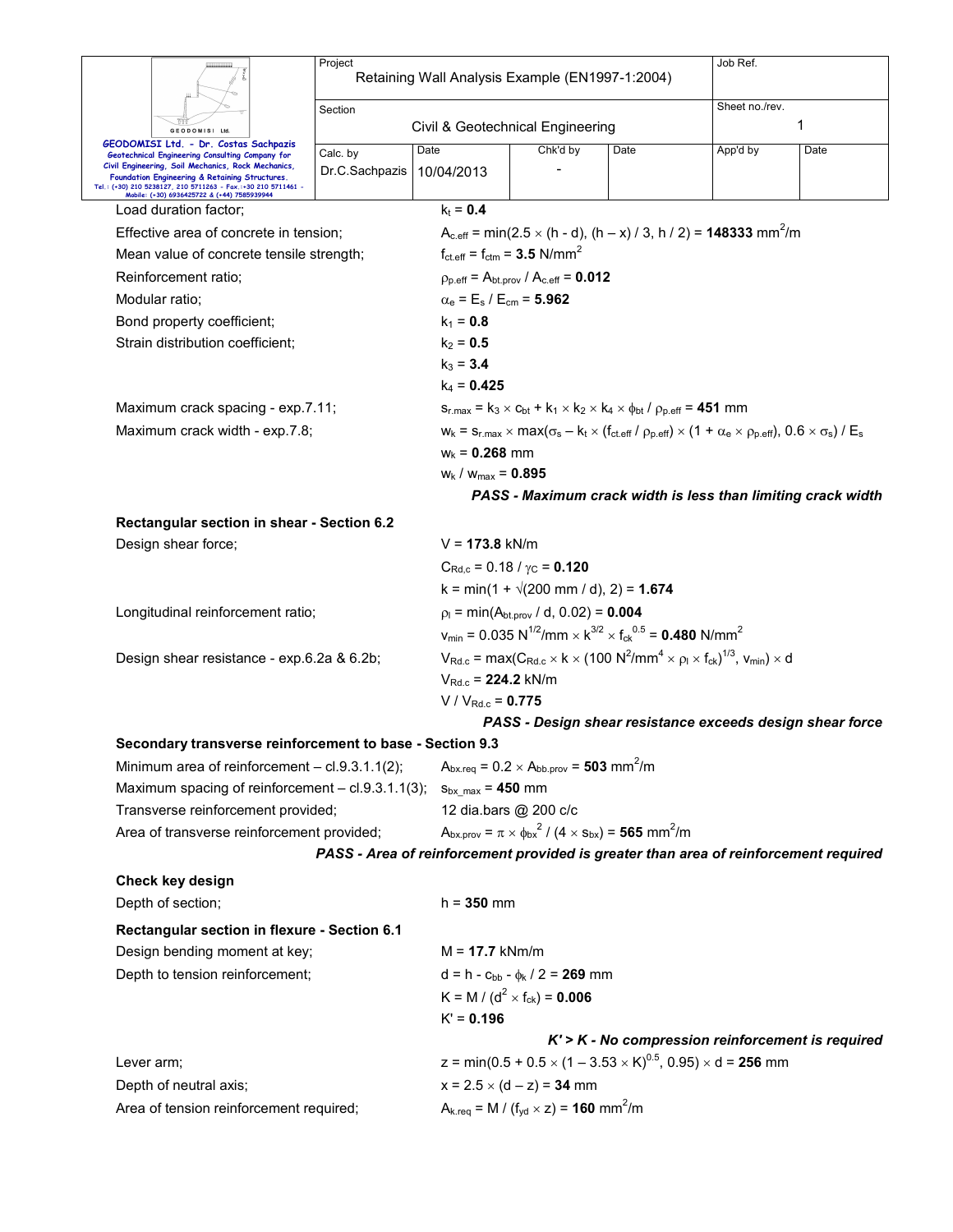|                                                                                                                                                                                                                                                                         | Job Ref.<br>Project<br>Retaining Wall Analysis Example (EN1997-1:2004) |                                                                                                                            |                                                                                                                                                                                          |                                                                                                   |          |      |  |  |  |
|-------------------------------------------------------------------------------------------------------------------------------------------------------------------------------------------------------------------------------------------------------------------------|------------------------------------------------------------------------|----------------------------------------------------------------------------------------------------------------------------|------------------------------------------------------------------------------------------------------------------------------------------------------------------------------------------|---------------------------------------------------------------------------------------------------|----------|------|--|--|--|
|                                                                                                                                                                                                                                                                         |                                                                        |                                                                                                                            | Sheet no./rev.                                                                                                                                                                           |                                                                                                   |          |      |  |  |  |
| GEODOMISI Ltd.                                                                                                                                                                                                                                                          | Section                                                                | Civil & Geotechnical Engineering                                                                                           |                                                                                                                                                                                          |                                                                                                   | 1        |      |  |  |  |
| GEODOMISI Ltd. - Dr. Costas Sachpazis                                                                                                                                                                                                                                   |                                                                        | Date                                                                                                                       | Chk'd by                                                                                                                                                                                 | Date                                                                                              | App'd by | Date |  |  |  |
| Geotechnical Engineering Consulting Company for<br>Civil Engineering, Soil Mechanics, Rock Mechanics,<br>Foundation Engineering & Retaining Structures.<br>Tel.: (+30) 210 5238127, 210 5711263 - Fax.:+30 210 5711461 -<br>Mobile: (+30) 6936425722 & (+44) 7585939944 | Calc. by<br>Dr.C.Sachpazis                                             | 10/04/2013                                                                                                                 |                                                                                                                                                                                          |                                                                                                   |          |      |  |  |  |
| Tension reinforcement provided;                                                                                                                                                                                                                                         |                                                                        |                                                                                                                            | 12 dia.bars @ 200 c/c                                                                                                                                                                    |                                                                                                   |          |      |  |  |  |
| Area of tension reinforcement provided;                                                                                                                                                                                                                                 |                                                                        |                                                                                                                            | $A_{k.} = \pi \times \phi_k^2 / (4 \times s_k) = 565$ mm <sup>2</sup> /m                                                                                                                 |                                                                                                   |          |      |  |  |  |
| Minimum area of reinforcement - exp.9.1N;                                                                                                                                                                                                                               |                                                                        |                                                                                                                            | $A_{k,min}$ = max(0.26 $\times$ f <sub>ctm</sub> / f <sub>yk</sub> , 0.0013) $\times$ d = <b>491</b> mm <sup>2</sup> /m                                                                  |                                                                                                   |          |      |  |  |  |
| Maximum area of reinforcement - cl.9.2.1.1(3);                                                                                                                                                                                                                          |                                                                        |                                                                                                                            | $A_{k, max} = 0.04 \times h = 14000$ mm <sup>2</sup> /m                                                                                                                                  |                                                                                                   |          |      |  |  |  |
|                                                                                                                                                                                                                                                                         |                                                                        |                                                                                                                            | $max(A_{k.read}, A_{k.min}) / A_{k.prov} = 0.868$                                                                                                                                        |                                                                                                   |          |      |  |  |  |
|                                                                                                                                                                                                                                                                         |                                                                        |                                                                                                                            |                                                                                                                                                                                          | PASS - Area of reinforcement provided is greater than area of reinforcement required              |          |      |  |  |  |
| <b>Crack control - Section 7.3</b>                                                                                                                                                                                                                                      |                                                                        |                                                                                                                            |                                                                                                                                                                                          |                                                                                                   |          |      |  |  |  |
| Limiting crack width;                                                                                                                                                                                                                                                   |                                                                        | $w_{max} = 0.3$ mm                                                                                                         |                                                                                                                                                                                          |                                                                                                   |          |      |  |  |  |
| Variable load factor - EN1990 - Table A1.1;                                                                                                                                                                                                                             |                                                                        | $\psi_2 = 0.6$                                                                                                             |                                                                                                                                                                                          |                                                                                                   |          |      |  |  |  |
| Serviceability bending moment;                                                                                                                                                                                                                                          |                                                                        |                                                                                                                            | $M_{\rm sls}$ = 0 kNm/m                                                                                                                                                                  |                                                                                                   |          |      |  |  |  |
| Tensile stress in reinforcement;                                                                                                                                                                                                                                        |                                                                        | $\sigma_s$ = M <sub>sls</sub> / (A <sub>k.prov</sub> × z) = 0 N/mm <sup>2</sup>                                            |                                                                                                                                                                                          |                                                                                                   |          |      |  |  |  |
| Load duration;                                                                                                                                                                                                                                                          |                                                                        | Long term                                                                                                                  |                                                                                                                                                                                          |                                                                                                   |          |      |  |  |  |
| Load duration factor;                                                                                                                                                                                                                                                   |                                                                        | $k_t = 0.4$                                                                                                                |                                                                                                                                                                                          |                                                                                                   |          |      |  |  |  |
|                                                                                                                                                                                                                                                                         | Effective area of concrete in tension;                                 |                                                                                                                            |                                                                                                                                                                                          | $A_{c,eff}$ = min(2.5 $\times$ (h - d), (h – x) / 3, h / 2) = <b>105458</b> mm <sup>2</sup> /m    |          |      |  |  |  |
|                                                                                                                                                                                                                                                                         | Mean value of concrete tensile strength;                               |                                                                                                                            | $f_{\text{ct.eff}} = f_{\text{ctm}} = 3.5 \text{ N/mm}^2$                                                                                                                                |                                                                                                   |          |      |  |  |  |
| Reinforcement ratio;                                                                                                                                                                                                                                                    |                                                                        |                                                                                                                            | $p_{p.eff} = A_{k.prov} / A_{c.eff} = 0.005$                                                                                                                                             |                                                                                                   |          |      |  |  |  |
| Modular ratio;                                                                                                                                                                                                                                                          |                                                                        | $\alpha_{\rm e}$ = E <sub>s</sub> / E <sub>cm</sub> = 5.962                                                                |                                                                                                                                                                                          |                                                                                                   |          |      |  |  |  |
| Bond property coefficient;                                                                                                                                                                                                                                              |                                                                        |                                                                                                                            |                                                                                                                                                                                          |                                                                                                   |          |      |  |  |  |
| Strain distribution coefficient;                                                                                                                                                                                                                                        |                                                                        | $k_2 = 0.5$                                                                                                                |                                                                                                                                                                                          |                                                                                                   |          |      |  |  |  |
|                                                                                                                                                                                                                                                                         |                                                                        | $k_3 = 3.4$                                                                                                                |                                                                                                                                                                                          |                                                                                                   |          |      |  |  |  |
|                                                                                                                                                                                                                                                                         |                                                                        | $k_4 = 0.425$                                                                                                              |                                                                                                                                                                                          |                                                                                                   |          |      |  |  |  |
| Maximum crack spacing - exp.7.11;                                                                                                                                                                                                                                       |                                                                        |                                                                                                                            |                                                                                                                                                                                          | $s_{r,max} = k_3 \times c_{bb} + k_1 \times k_2 \times k_4 \times \phi_k / \rho_{p,eff} = 635$ mm |          |      |  |  |  |
| Maximum crack width - exp.7.8;                                                                                                                                                                                                                                          |                                                                        |                                                                                                                            | $W_k = S_{r,max} \times max(\sigma_s - k_t \times (f_{ct\text{eff}} / \rho_{p\text{eff}}) \times (1 + \alpha_e \times \rho_{p\text{eff}}), 0.6 \times \sigma_s) / E_s$                   |                                                                                                   |          |      |  |  |  |
|                                                                                                                                                                                                                                                                         |                                                                        | $w_k = 0$ mm                                                                                                               |                                                                                                                                                                                          |                                                                                                   |          |      |  |  |  |
|                                                                                                                                                                                                                                                                         |                                                                        | $w_k / w_{max} = 0$                                                                                                        |                                                                                                                                                                                          |                                                                                                   |          |      |  |  |  |
|                                                                                                                                                                                                                                                                         |                                                                        | PASS - Maximum crack width is less than limiting crack width                                                               |                                                                                                                                                                                          |                                                                                                   |          |      |  |  |  |
| Rectangular section in shear - Section 6.2                                                                                                                                                                                                                              |                                                                        |                                                                                                                            |                                                                                                                                                                                          |                                                                                                   |          |      |  |  |  |
| Design shear force;                                                                                                                                                                                                                                                     |                                                                        | $V = 40$ kN/m                                                                                                              |                                                                                                                                                                                          |                                                                                                   |          |      |  |  |  |
|                                                                                                                                                                                                                                                                         |                                                                        | $C_{\text{Rd.c}}$ = 0.18 / $\gamma$ <sub>C</sub> = <b>0.120</b>                                                            |                                                                                                                                                                                          |                                                                                                   |          |      |  |  |  |
|                                                                                                                                                                                                                                                                         |                                                                        |                                                                                                                            | $k = min(1 + \sqrt{200 \text{ mm}/ d})$ , 2) = 1.862                                                                                                                                     |                                                                                                   |          |      |  |  |  |
| Longitudinal reinforcement ratio;                                                                                                                                                                                                                                       |                                                                        | $p_1 = min(A_{k,prov}/d, 0.02) = 0.002$                                                                                    |                                                                                                                                                                                          |                                                                                                   |          |      |  |  |  |
|                                                                                                                                                                                                                                                                         |                                                                        | $v_{\text{min}} = 0.035 \text{ N}^{1/2}/\text{mm} \times \text{K}^{3/2} \times f_{\text{ck}}^{0.5} = 0.563 \text{ N/mm}^2$ |                                                                                                                                                                                          |                                                                                                   |          |      |  |  |  |
|                                                                                                                                                                                                                                                                         | Design shear resistance - exp.6.2a & 6.2b;                             |                                                                                                                            | $V_{\text{Rd.c}}$ = max( $C_{\text{Rd.c}} \times k \times (100 \text{ N}^2/\text{mm}^4 \times \rho_1 \times f_{\text{ck}})^{1/3}$ , $V_{\text{min}} \times d$<br>$V_{Rd.c} = 151.3$ kN/m |                                                                                                   |          |      |  |  |  |
|                                                                                                                                                                                                                                                                         | $V / V_{Rd.c} = 0.264$                                                 |                                                                                                                            |                                                                                                                                                                                          |                                                                                                   |          |      |  |  |  |

*PASS - Design shear resistance exceeds design shear force*